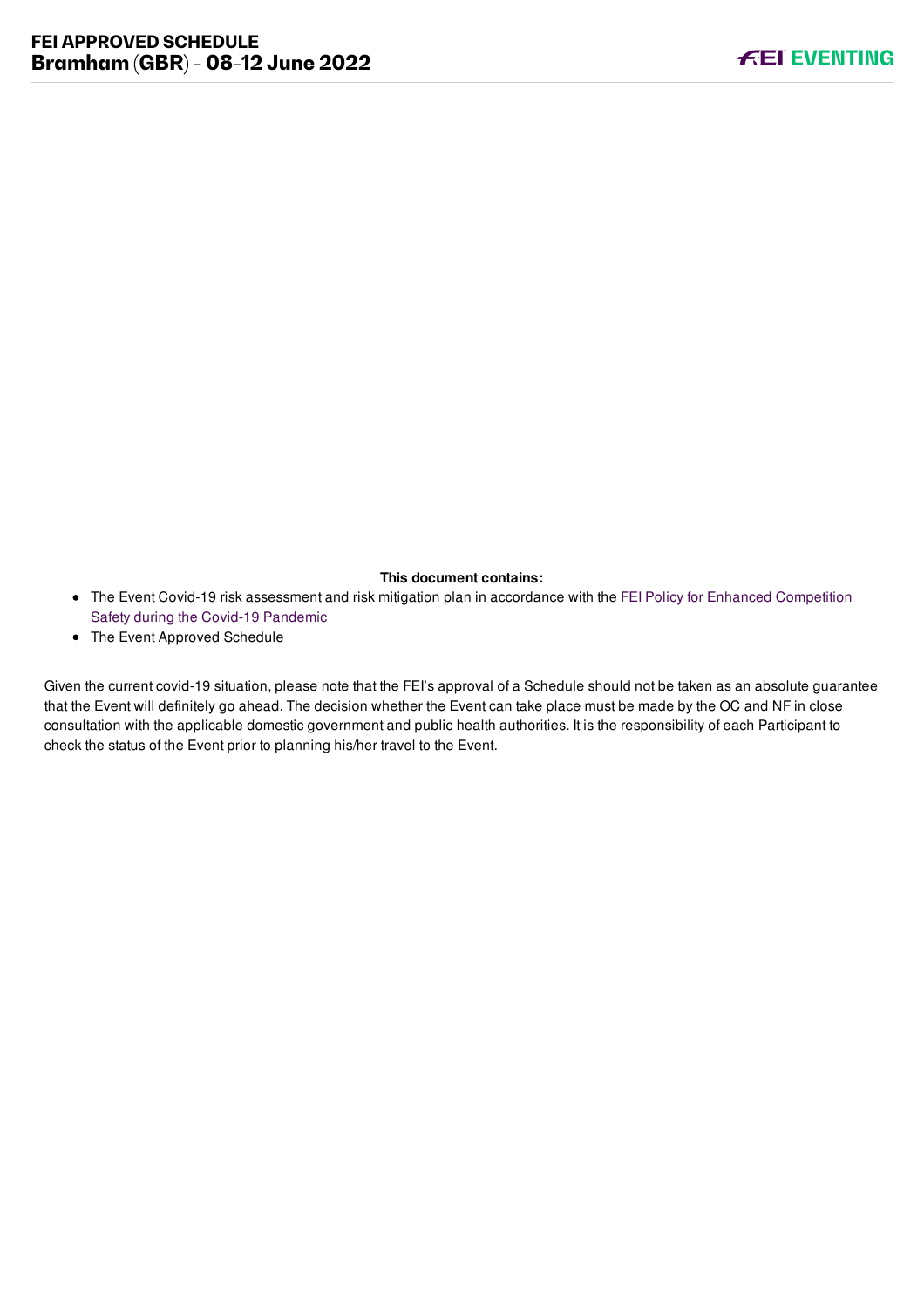

FEI Mitigation Document

This document contains;

- The Event Covid-19 Risk Assessment and Risk Mitigation plan in accordance with the FEI Policy for Enhanced Competition Safety during the Covid-19 Pandemic in which all Officials have been made aware of the content
- $\triangleright$  EHV-1 Biosecurity Please refer to Appendix 1 and make sure you are compliant with the requirements that are in place prior to your arrival at Bramham.
- $\triangleright$  The Event Approved Schedule

Given the current covid-19 situation, please note that the FEI's approval of a Schedule should not be taken as an absolute guarantee that the Event will definitely go ahead. The decision whether the Event can take place must be made by the OC and NF in close consultation with the applicable domestic government and public health authorities. It is the responsibility of each Participant to check the status of the Event prior to planning his/her travel to the Event.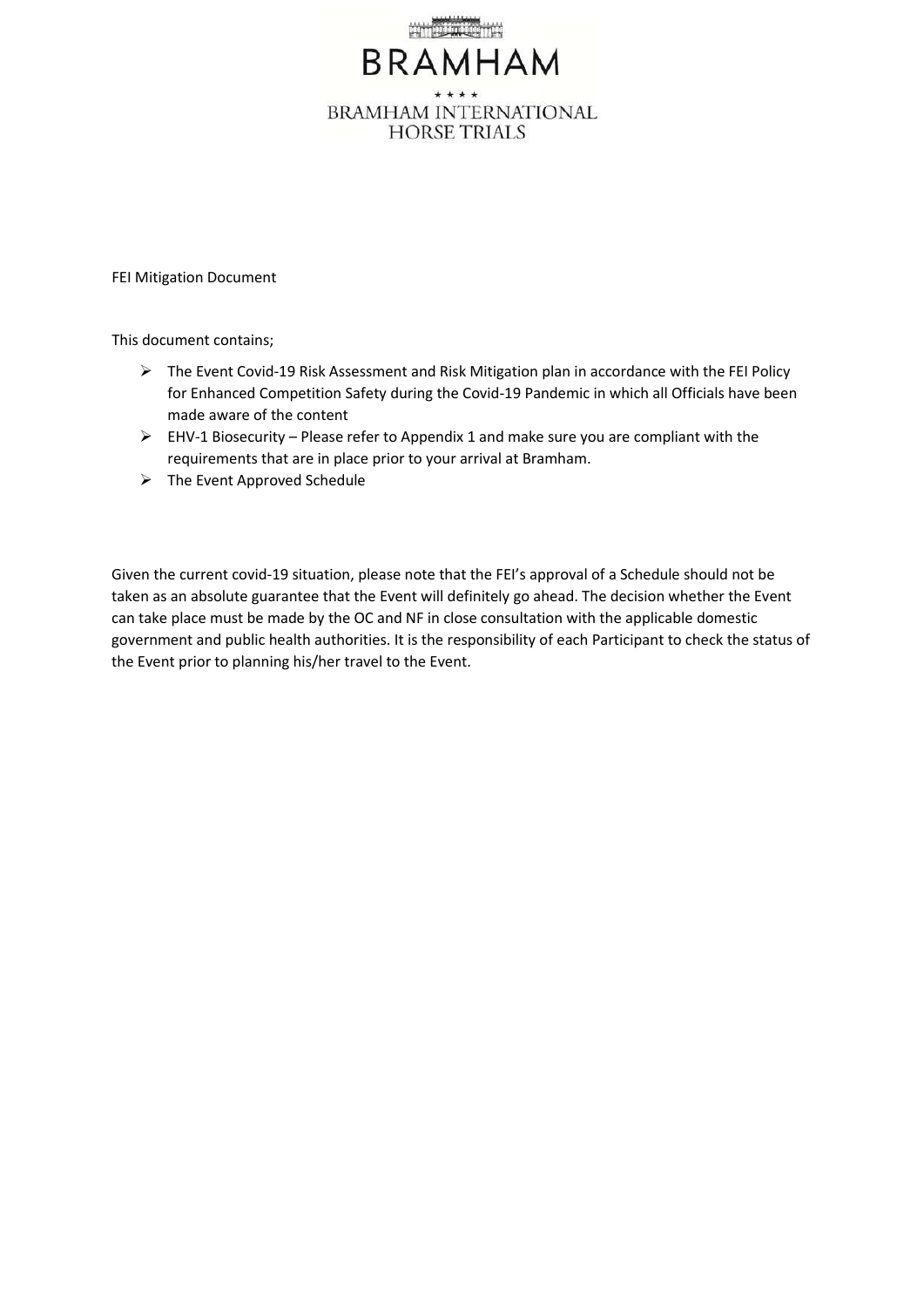

# **Bramham International Horse Trials 9 th – 12th June 2022**

#### **POLICY FOR ENHANCED COMPETITION SAFETY AND BIOSECURITY**

In an effort to mitigate the risk of transmission and further spread of any infectious diseases both Human and Equine, the following policy will be implemented for the Enhanced Competition Safety and by be adhered to by ALL attending Bramham International Horse Trials (9<sup>th</sup> – 12<sup>th</sup> June 2022). The policy has been developed in conjunction with British Eventing, the events CMO and Health and Safety Steward, and is based on the currently accepted best practices by the World Health Organization (WHO) and US Centre for Disease Control (CDC).

#### **OVERVIEW:**

**Human** – any person feeling unwell with Symptoms of Covid-19 – high temperature, fever, and a persistent cough or loss of taste or smell please DO NOT attend the event.

**Equine** – In accordance with Art. 1029 and 1031 if the FEI 2022 Veterinary Regulations, as of 1 January 2022, ALL Horses competing at ALL FEI Events must fulfil the Horse Health Requirements via the FEO HorseApp (see Appendix 1).

#### **PRE-EVENT**

#### **Human**

✓ All persons on the Event site must adhere to current guidance and advice which can be found in detail www.gov.uk/coronavirus

✓ Spectator & Event Personnel Numbers – No Restrictions. NHS Covid Passes are not required.

✓ Competitor Limits – The rules covering the number of competitors an event can accept will revert to Rule 4.3 as per the 2022 Members Handbook.

✓ Owners and support crew will be issued passes as per Schedule

 $\sqrt{\ }$  All Entries will be online and must be complete and paid for including the starting fee pre-event information read and understood prior to arrival, thus reducing the need for additional interaction in the show office.

#### **Equine**

 $\sqrt{ }$  In accordance with Art. 1029 and 1031 of the FEI 2022 Veterinary Regulations, as of 1 January 2022, ALL Horses competing at ALL FEI Events must fulfil the Horse Health Requirements via the FEI HorseApp (See Appendix 1).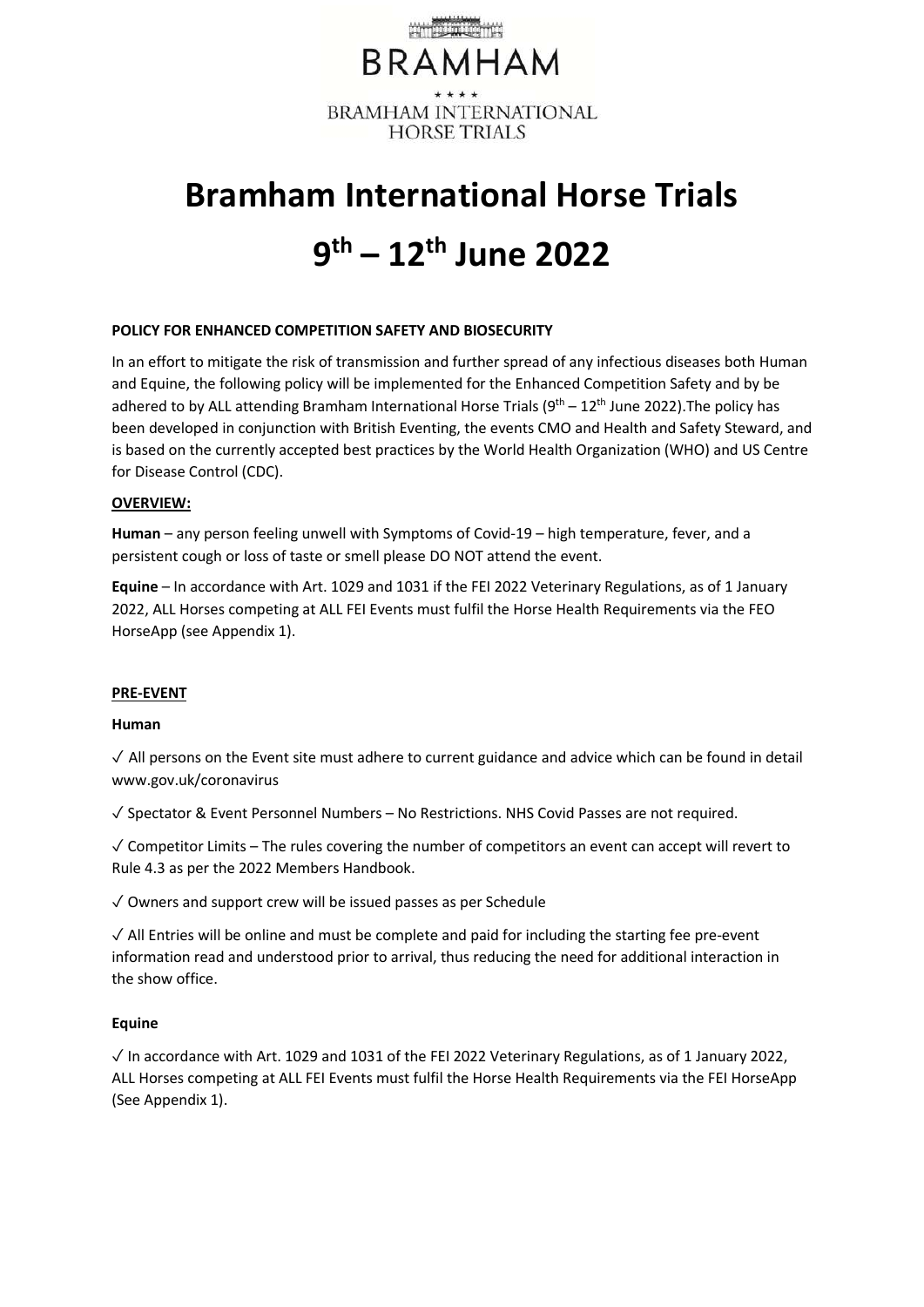# **BRAMHAM BRAMHAM INTERNATIONAL HORSE TRIALS**

#### **ON-EVENT**

#### **ARRIVAL**

Entering the event site MUST be done via the one-way system and EVERYONE (athletes, owners, officials and volunteers) must register at the drive through check in located at the entrance to the site here a member of the OC will direct you to you designated car park.

Competitors - All Horses arriving on-site must register with the FEI Veterinarians and FEI Officials for an Examination. Isolation stables will be available. The time and date of arrival of athletes, horses and their means of transport must be given to the Organiser in order to facilitate their arrival.

#### **EVENT SITE**

 $\sqrt{ }$  Hand Sanitisation stations will be located around site, specifically in high contact areas

✓ All toilets will be thoroughly cleaned. Hand washing or sanitiser will be available both outside the units, as well as inside the cubicles.

#### **Athletes:**

✓ On arrival all riders must collect an information pack containing latest information and all their competitor numbers for cross country from the Stables Manager's Office.

✓ Dressage test sheets can be collected from the Stables Manager's Office.

✓ The Event Organiser Office and Stable Manager Office will be able to always give up to date information.

#### **Owners:**

✓ To gain access to the site please make sure you have your Vehicle Pass clearly showing.

 $\sqrt{2}$  Organisers that are registered with the FEI will be issued with an identity wristband that will give access to the stables (up to 2 car passes per horse).

✓ If you require a pass or any further information, please emai[l emilyadshead@bramhampark.co.uk.](mailto:emilyadshead@bramhampark.co.uk) There will be a separate Car Park for Owners.

#### **Contractors, Officials & Volunteers:**

✓ All pre-event information detailing protocols and procedures must be read and understood prior to arrival.

 $\sqrt{\ }$  Separate parking will be provided for Contractors and Officials.

 $\sqrt{\ }$  Fence Judge Briefings will be on-site, details of which will be sent our prior to the event.

#### **POST-EVENT**

✓ All Scoring will be published electronically on www.eventingscores.co.uk

✓ Prize forms can be complete using the on-line form a[t www.bramham-horse.co.uk](http://www.bramham-horse.co.uk/)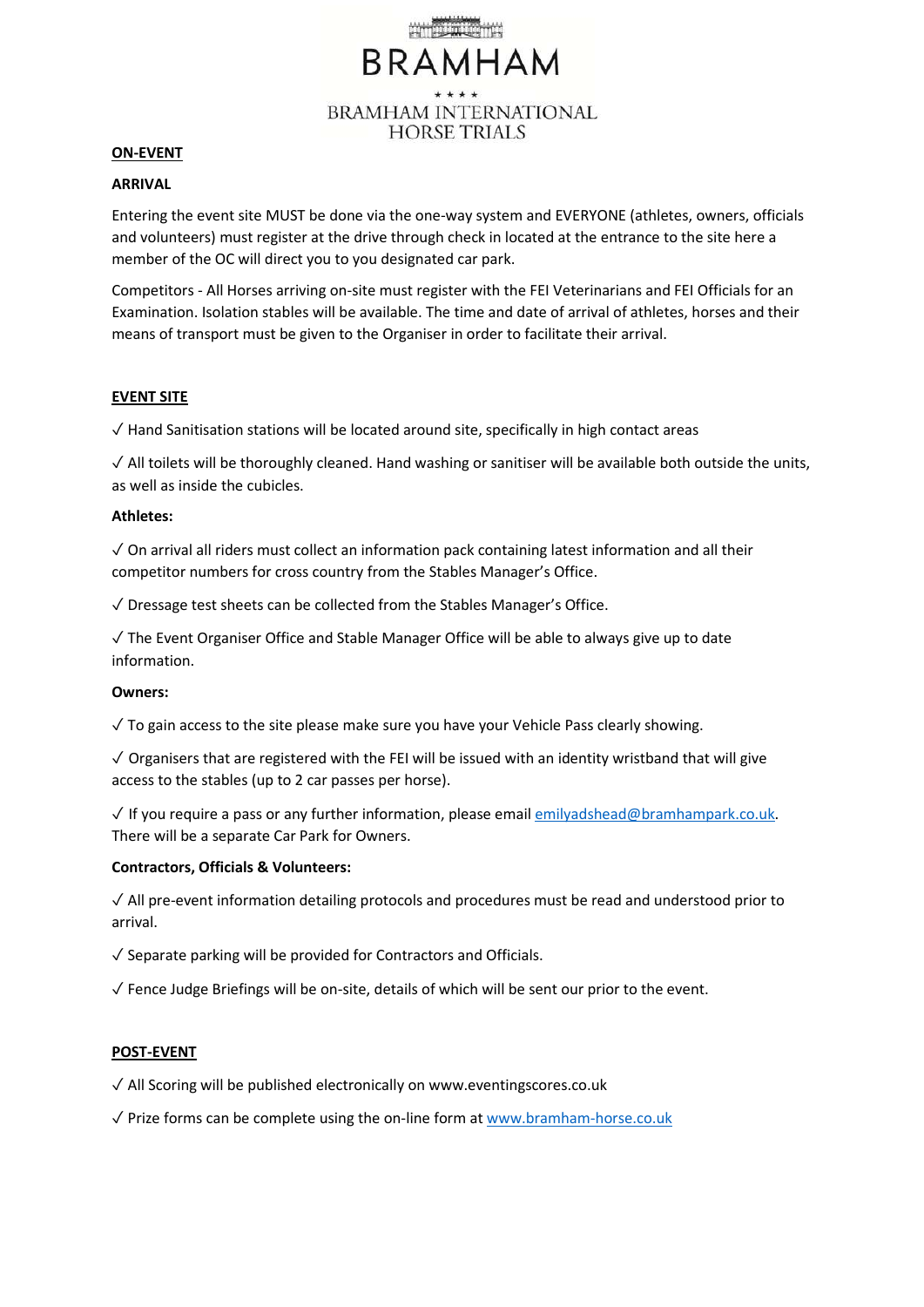

# **Appendix 1:**

#### **EHV-1 Biosecurity**

As per the FEI EHV-1 By Laws, it is now mandatory to use the FEI HorseApp mobile application tp:

- Enter the temperatire of each horse twice daily for the 3 days leading up to the arrival at the event.
- Fill in a Horse Health FEI Self-Certification form for all horses attending the event.

*For clarification, the 3 days prior to your arrival at the Event are calculated as per this example: If you plan to arrive at the Event on Tuesday, you will have to enter the temperatures for the three preceding days, which are Saturday, Sunday and Monday.* 

In order to facilitate the examination on arrival at Bramham Horse Trials the 'Arrivals Team' will be available on Tuesday 7<sup>th</sup> June from 10am onwards.

**\*Please remember to bring your own thermometer to the event as you will have to take the temperature of each horse after unloading and again twice daily during the event, entering the results each time on the FEI HorseApp.**

All information & guidelines on how to use the FEI HorseApp can be found here: FEI HorseApp/FEI

The Veterinary Centre in the Stables is manned throughout the day. Veterinary Assistance can be obtained outside these hours, the number can be found on the door to the Stable Manager's Office.

# **EHV-1 Biosecrity Protocol and Contingency Plan**

The following Biosecurity Protocol and Contingency Plans have been put in place in order to safeguard as far as is possible horses competing at Bramham International Horse Trials in line with the recommendations and requirements of the International Equestrian Federation (FEI) to minimise risks of infection with EHV-1.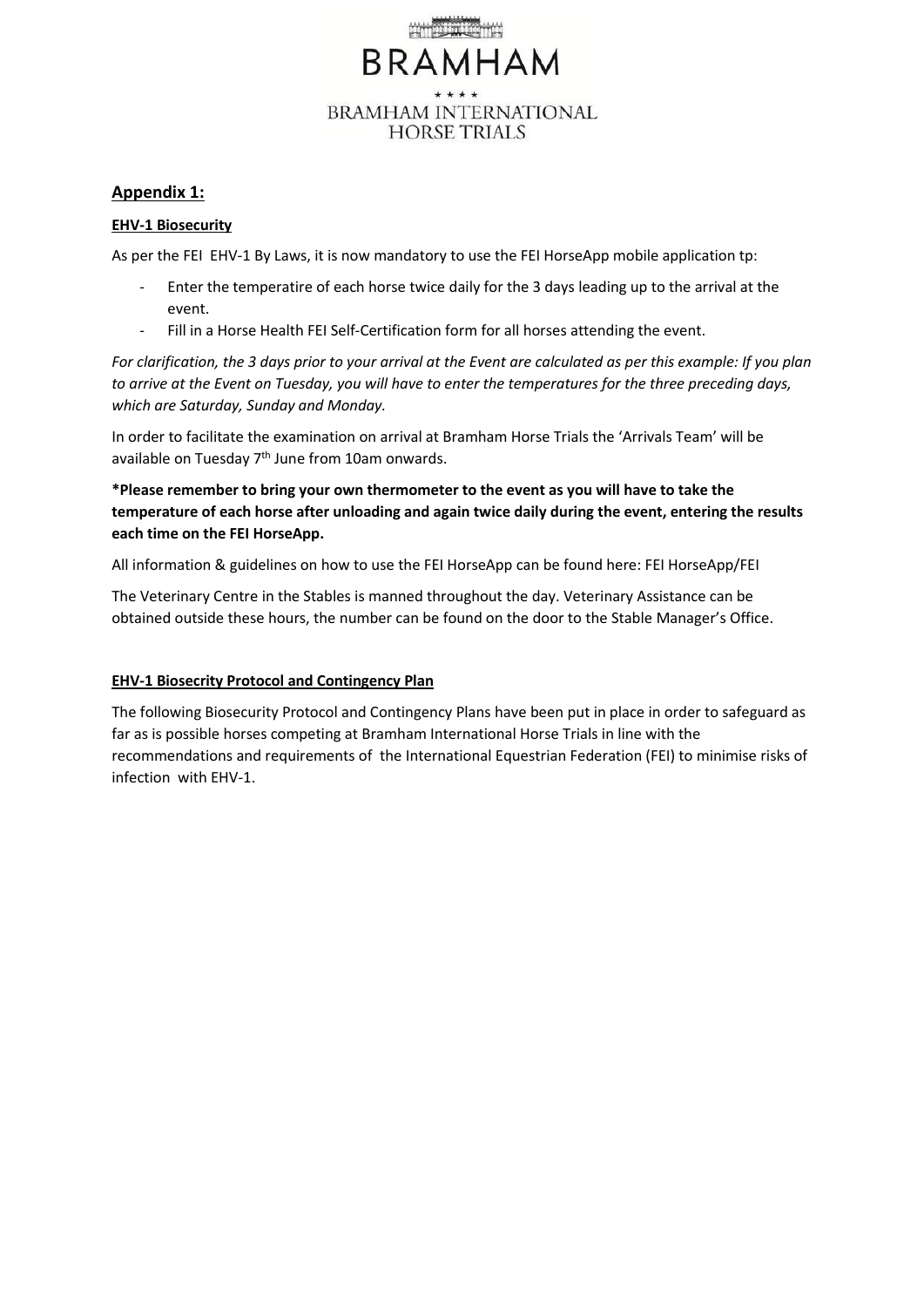

# **Biosecurity Protocol**

#### **Before Arrival at the Event:**

As per the FEI EHV-1 By-Laws, it is now mandatory to use the FEI HorseApp mobile application to: • Enter the temperature of each horse twice daily for the 3 days leading up to the arrival at the event. • Fill in a Horse Health FEI Self-Certification form for all horses attending the event. For clarification, the 3 days prior to your arrival at the Event are calculated as per this example: If you plan to arrive at the Event on Tuesday, you will have to enter the temperatures for the three preceding days, which are Saturday, Sunday and Monday.

Failure to comply with the FEI HorseApp process results in the automatic reporting of a rule infringement to the FEI.

#### **Arrival at the event:**

- 1. Upon arrival, follow the Parking Stewards instructions
- 2. All Horses (competing and non-competing) must undergo a veterinary Examination on Arrival before they will be permitted to enter the stables compound.
- 3. Horses will be examined by one of the Veterinary Surgeons available. The Horse's microchip will be read and checked with their Passport. Vaccination dates will be checked to ensure the horse is up to date with compulsory vaccinations for Equine Influenza. The passport will be retained by The Veterinary Delegate for the period of the Event and validated. Clinical examination: Each horse will have its temperature taken by the rider/groom and this will be recorded by the attending vet, who will note down the temperature in the FEI HorseApp as well as making a general clinical assessment. If the horse's temperature is over 38.5ºC, the horse will be rechecked after a period of rest. If the horse then tests as equal to or below 38.5ºC the horse will be accepted and may be taken to its stable. In the case that the horse's temperature continues to be above 38.5ºC the Contingency Plan will be put into operation. The horse and any horses travelling on the same vehicle , will be moved to the Isolation Zone. The Contingency plan is outlined in the second part of this document. If the horse's temperature is normal on the following day and it is verified that the horse does not present any other infectious symptoms, the animal will be transferred to its assigned stable.
- 4. Horses passing the Examination on Arrival will be directed by a member of the Arrivals Team to their assigned stable where kit can also be unloaded. Further paperwork and instructions will be issued by The Stable Managers' Office.

# **During the Event:**

- 1. Stable areas: The stables at Bramham are large temporary Barn Stables with good ventilation. All stables will be cleaned, disinfected, and sealed before the arrival of horses. Hand sanitisers will be available at the Stable Manager's cabin.
- 2. The temperature of each horse must be taken twice daily (morning and evening) by the rider or groom and must be noted down in the FEI HorseApp.

In the case of suspicious symptoms arising during the event (fever etc): The horse will be examined by a member of the veterinary team and, if considered to be necessary, isolated to a designated Isolation box after consultation with the FEI Veterinary Delegate. All 'in contact' horses will be kept under close observation. Relevant procedures will be taken, and the Contingency Plan brought into action.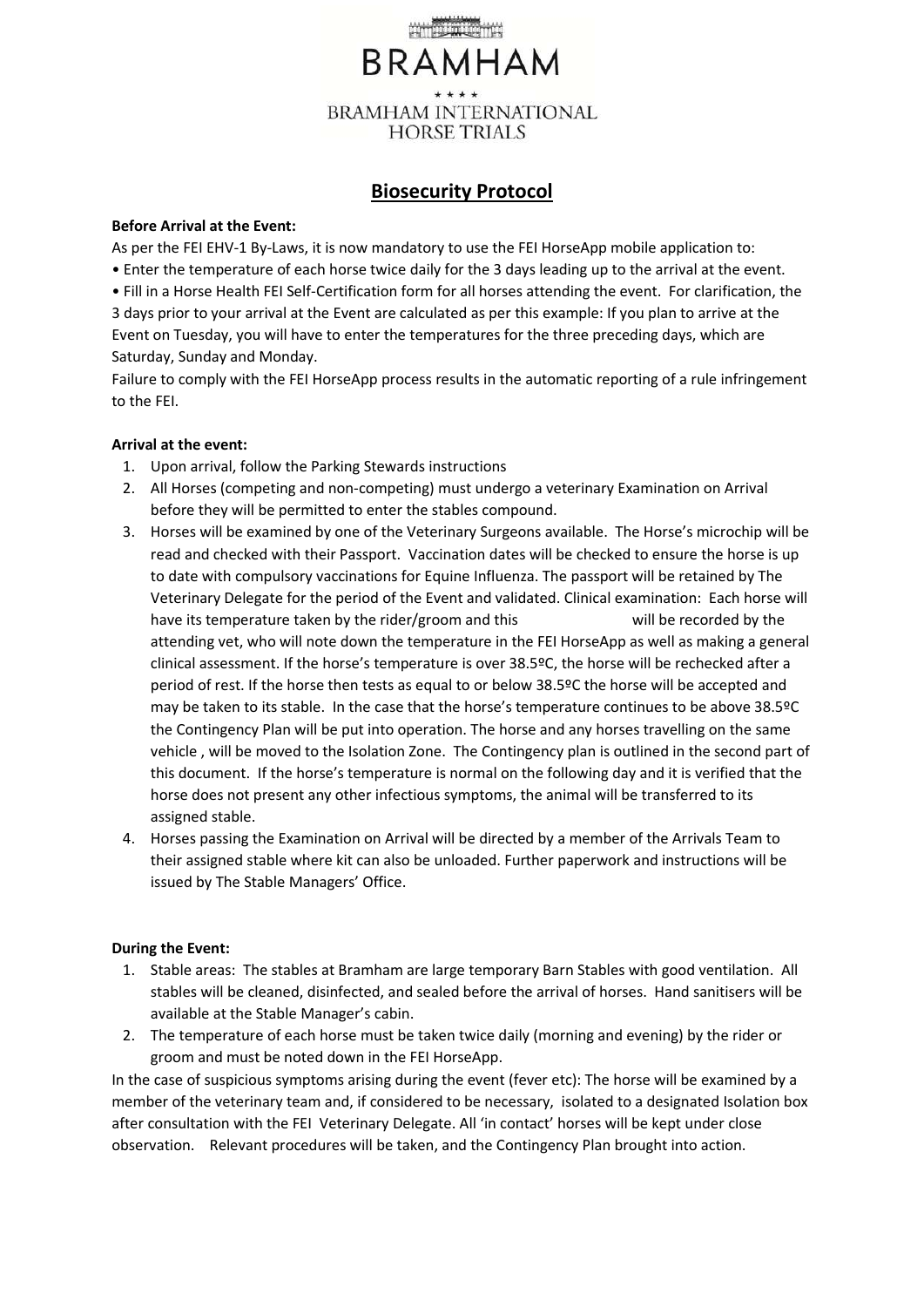# **BRAMHAM BRAMHAM INTERNATIONAL HORSE TRIALS**

# **Contingency Plan**

- 1. **Isolation Area:** There will be an Isolation Area which will be more than 50m away from the main stabling area. Stables in this area will be cleaned and disinfected prior to the Event. There will be a sufficient number of stables available proportional to the number of horses attending the event.
- 2. **Access to the Isolation Area:** Only those in charge of the care of an isolated horse may enter the isolation area. Pets are prohibited in the isolation area. **Horse Stabling:** Disposable gloves and other items will be available in the isolation area. Each horse will have a separate tack space to prevent cross contamination of other horses by sharing equipment. Hand disinfection points will be placed at the entrance / exit of the isolation area and there will be an area to change clothes and shoes before exiting.
- 3. **Care and Monitoring of Isolated horses:** a) Rectal temperature must be taken twice each day, morning and evening and must be noted down in the FEI HorseApp. It is important to assess the general appearance of the horse (discharge from nostrils and eyes, any changes in the consistency and number of droppings etc) and its wellbeing noted plus any changes in water or feed consumption. These changes should be reported to the treating Veterinary Surgeon. Any horse in isolation will be examined at least twice daily by a member of the Veterinary Team. Treatment will be given as required. Footwear and clothing should be washed and disinfected after use with each horse, as well as coveralls and disposable gloves which should be carefully disposed of after each use. b) The Veterinary Office and Treatment Boxes, close to the main stable compound, are manned throughout the day. Veterinary assistance can be obtained outside these hours by telephone. A full list of telephone numbers is posted on the door of the Veterinary Office. c) In the case that a horse needs to be transported to the Equine Hospital there is a horse ambulance on site. d) PPE: Specific equipment will be used for each horse in the isolation area. All equipment that is shared such as thermometers etc, will be disinfected between horses. Materials that cannot be disinfected (brushes and sponges etc) will be for individual use with each horse.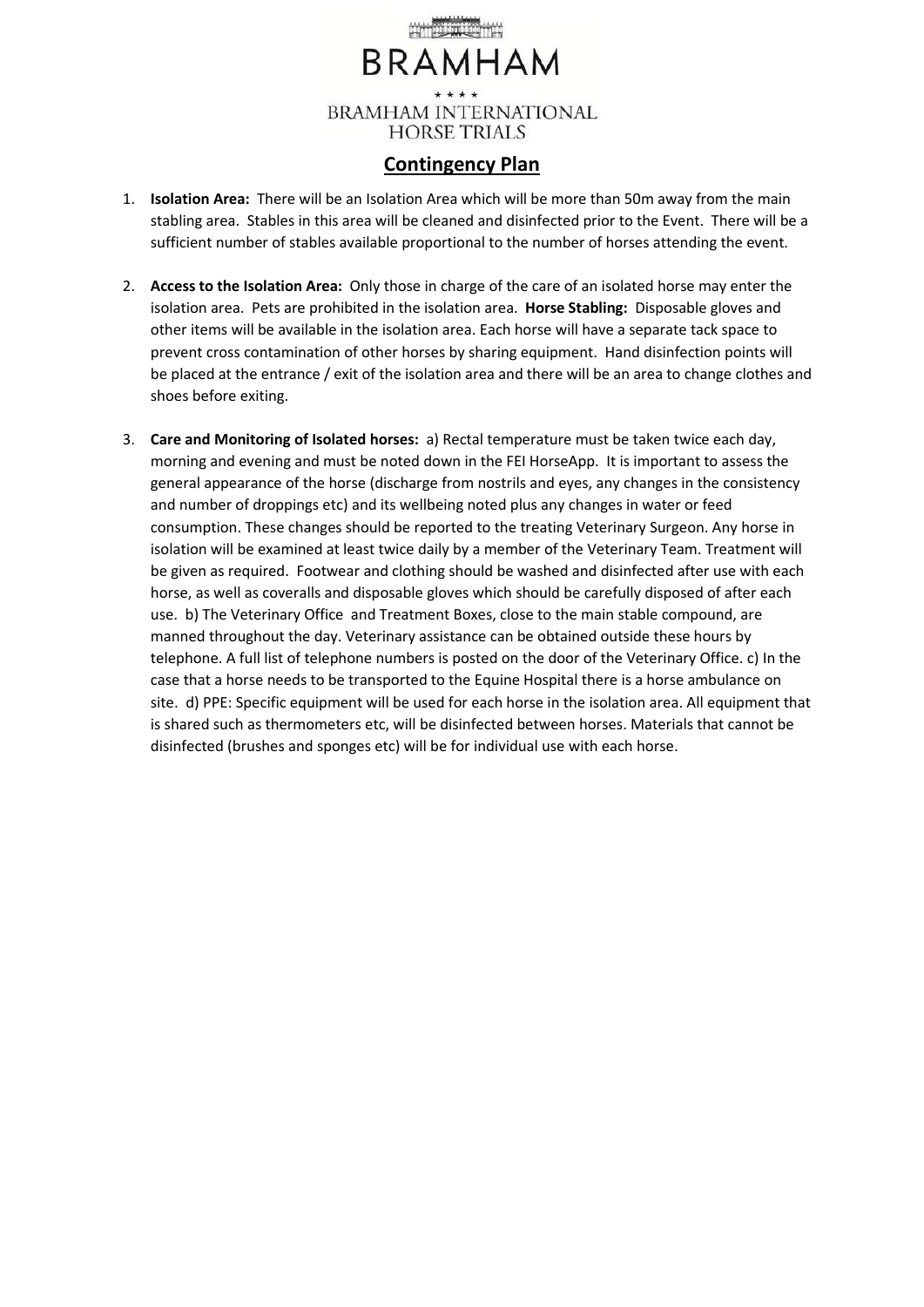

# **BRAMHAM**

# \* \* \* \* **BRAMHAM INTERNATIONAL HORSE TRIALS**

08-12 June 2022

# Bramham (GBR)

# Bramham International Horse Trials 2022

# **SCHEDULE**

CCI4\*-L CCI4\*-S CCIU254\*-L



# BRAMHAM

\* \* \* \* **BRAMHAM INTERNATIONAL HORSE TRIALS**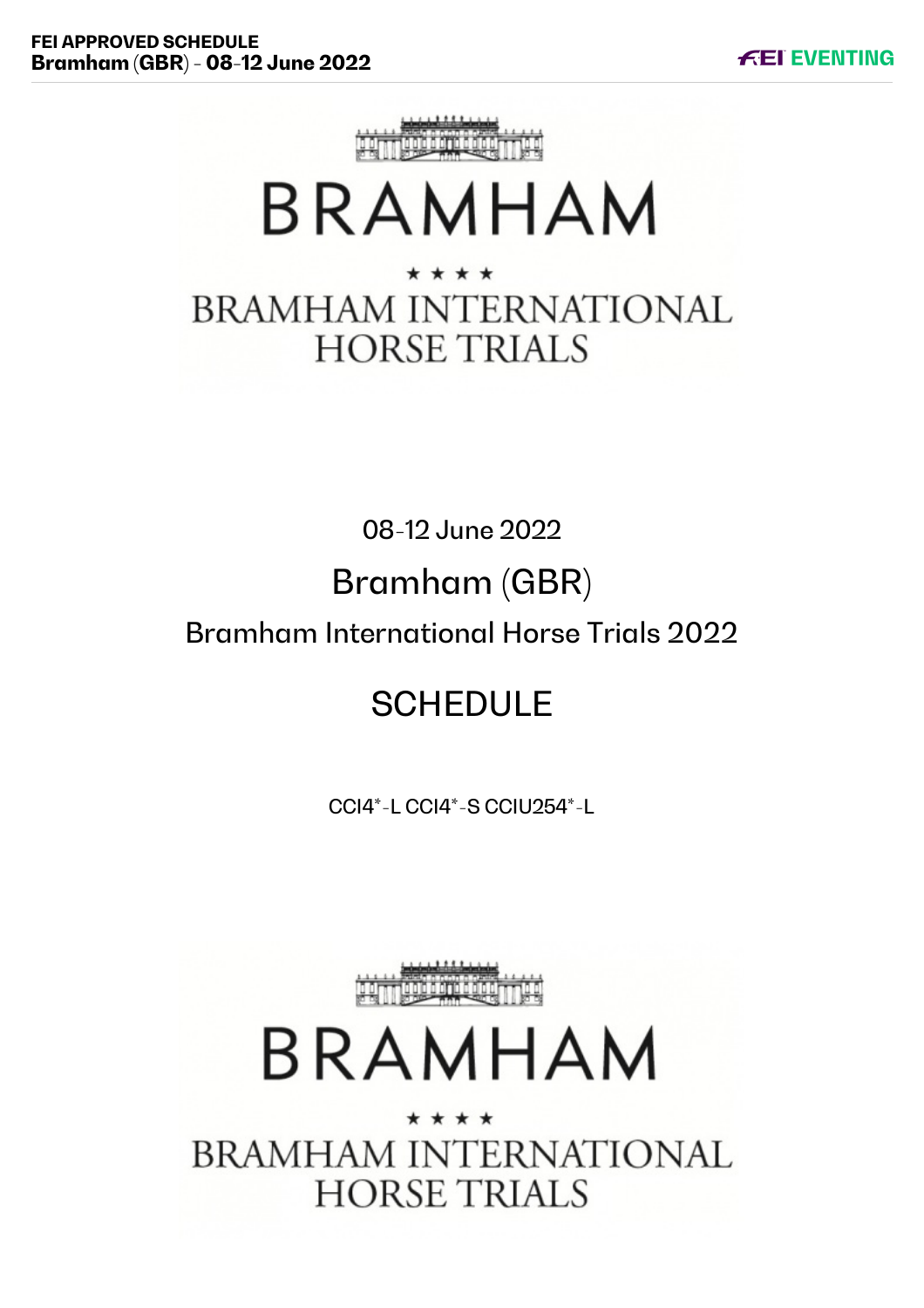# **I. DENOMINATION OF THE EVENT**

| Venue:                   | Bramham - Bramham International Horse Trials 2022 |            | NF: | <b>GBR</b> |
|--------------------------|---------------------------------------------------|------------|-----|------------|
| Date:                    | 08/06/2022 to 12/06/2022                          |            |     |            |
| <b>Event Categories:</b> |                                                   |            |     |            |
|                          |                                                   |            |     |            |
| $CCI4*-L$                | $CCI4*-S$                                         | CCIU254*-L |     |            |
|                          |                                                   |            |     |            |

# **II. GENERAL CONDITIONS**

- FEI Statutes, 24th edition, effective 17 November 2021
- FEI General Regulations, 24th edition, effective 1st January 2020, updates effective 1st January 2022
- FEI Veterinary Regulations, 14th edition, effective 1 January 2018, updates effective 1st January 2022
- FEI Eventing Rules and its Annexes, 25th edition, effective 1st January 2020, updates effective 1st January 2022
- Equine Anti-Doping and Controlled Medication Regulations (EADCMR), 3rd Edition, effective 1st January 2021
- FEI Anti-Doping Rules for Human Athletes (ADRHA), based upon the 2021 WADA Code, effective 1st January 2021
- The FEI Policy for Enhanced Competition Safety during the Covid-19 Pandemic, effective as of 1 July 2020 and until further notice
- All subsequent published revisions/updates, the provisions of which will take precedence.

THE ANNEXE(S) IS/ARE PART OF THIS APPROVED AND SIGNED SCHEDULE AND MUST BE DISTRIBUTED TO ALL OFFICIALS AND NFs AND IS AVAILABLE TO OTHERS UPON REQUEST

Approved by the FEI, Lausanne, on 08 April 2022 (V1), modified on 22 April 2022 (V2), modified on 26 April 2022 (V3)

voornor

Catrin Norinder FEI Director Eventing and Olympic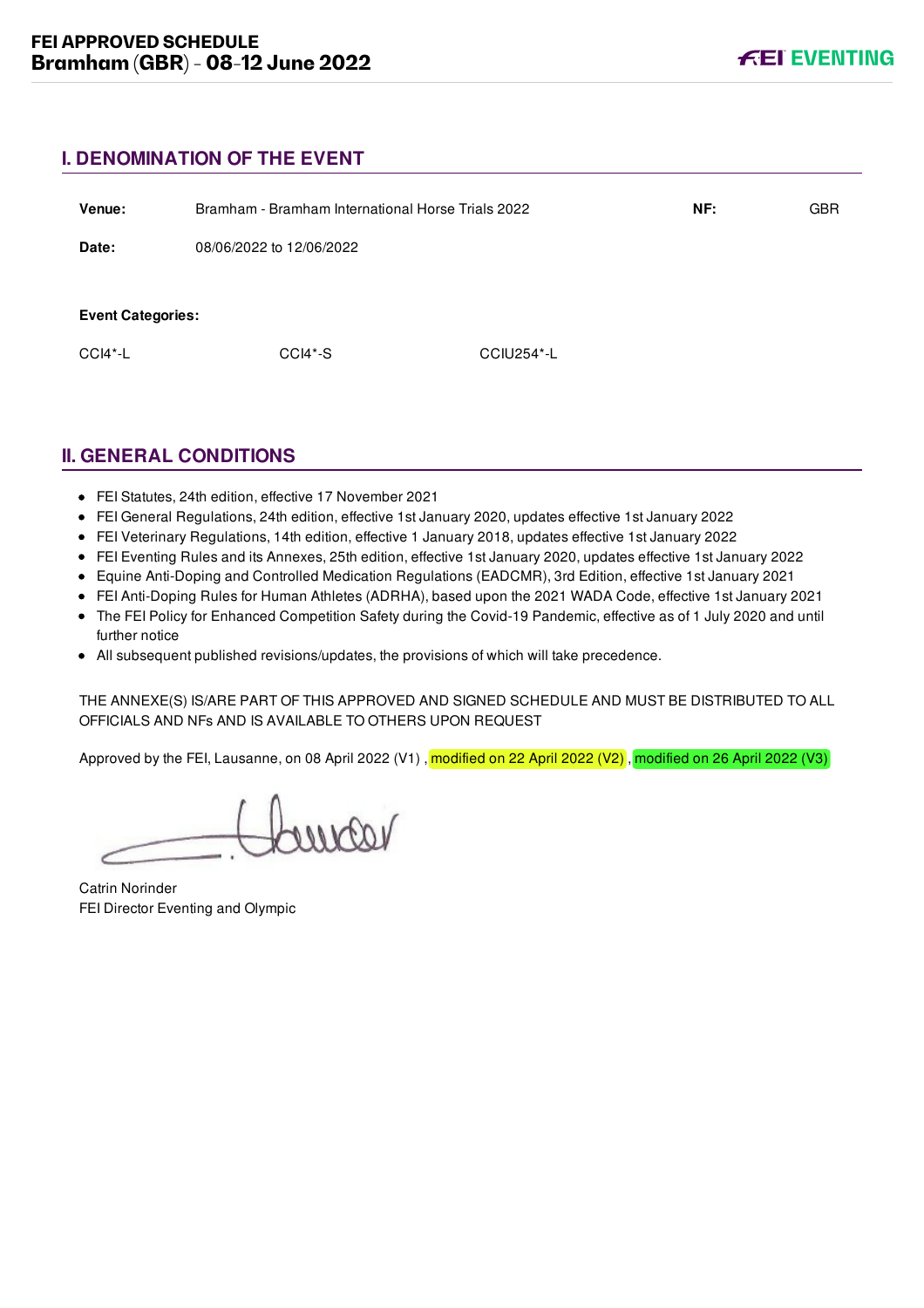# **Table of Contents**

| III. THE FEI CODE OF CONDUCT FOR THE WELFARE OF THE HORSE  4 |
|--------------------------------------------------------------|
|                                                              |
|                                                              |
|                                                              |
|                                                              |
|                                                              |
|                                                              |
|                                                              |
|                                                              |
|                                                              |
|                                                              |
|                                                              |
|                                                              |
|                                                              |
|                                                              |
|                                                              |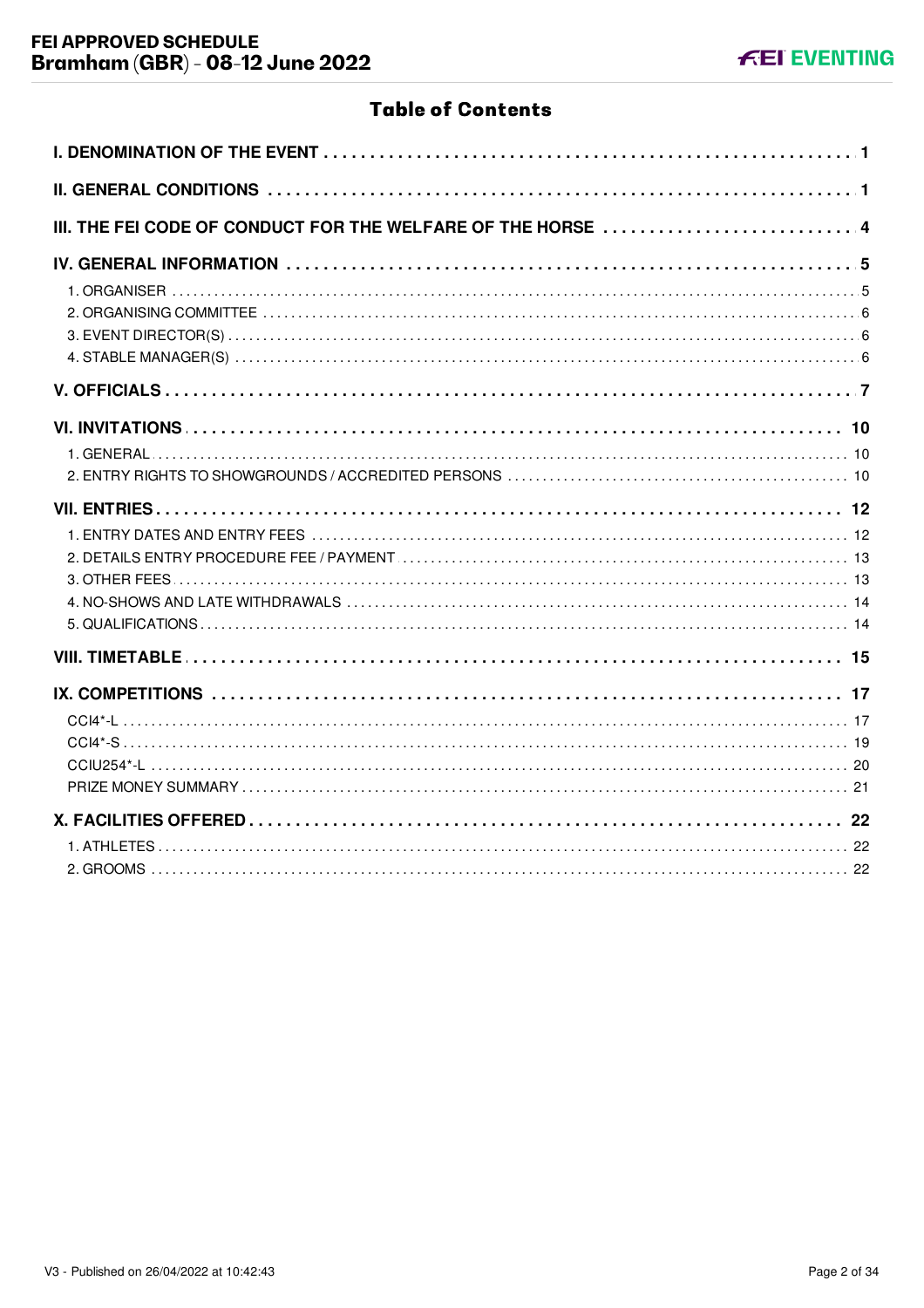| XI. LOGISTICAL, ADMINISTRATIVE AND TECHNICAL INFORMATION  23                        |    |
|-------------------------------------------------------------------------------------|----|
|                                                                                     |    |
|                                                                                     |    |
|                                                                                     |    |
|                                                                                     |    |
|                                                                                     |    |
|                                                                                     |    |
|                                                                                     |    |
|                                                                                     |    |
|                                                                                     |    |
|                                                                                     |    |
|                                                                                     |    |
|                                                                                     |    |
| 13. LOCAL TRANSPORTATION & ARRANGEMENTS FROM HOTEL TO SHOWGROUNDS  24               |    |
|                                                                                     |    |
|                                                                                     |    |
|                                                                                     |    |
|                                                                                     |    |
|                                                                                     |    |
|                                                                                     |    |
|                                                                                     |    |
|                                                                                     |    |
|                                                                                     |    |
|                                                                                     |    |
|                                                                                     |    |
| 7.2 VACCINATIONS - EQUINE INFLUENZA (FEI VETERINARY REGULATIONS ARTICLE 1003)  27   |    |
|                                                                                     |    |
| 7.4 HORSE INSPECTIONS (FEI VETERINARY REGULATIONS ARTICLES 1034-1042)  28           |    |
| 7.5 LIMB SENSITIVITY EXAMINATION (FEI VETERINARY REGULATIONS ARTICLE 1048-1053)  28 |    |
| 8. EQUINE ANTI-DOPING AND CONTROLLED MEDICATION PROGRAMME (EADCMP)  28              |    |
|                                                                                     | 28 |
| 8.2 ELECTIVE TESTING (FEI VETERINARY REGULATIONS ARTICLES 1057 AND 1058)  28        |    |
|                                                                                     |    |
|                                                                                     |    |
|                                                                                     |    |
| 1. THE FEI POLICY FOR ENHANCED COMPETITION SAFETY DURING THE COVID-19 PANDEMIC  30  |    |
|                                                                                     |    |
|                                                                                     |    |
|                                                                                     |    |
|                                                                                     |    |
|                                                                                     |    |
|                                                                                     |    |
|                                                                                     |    |
|                                                                                     |    |
|                                                                                     |    |
|                                                                                     |    |
|                                                                                     | 34 |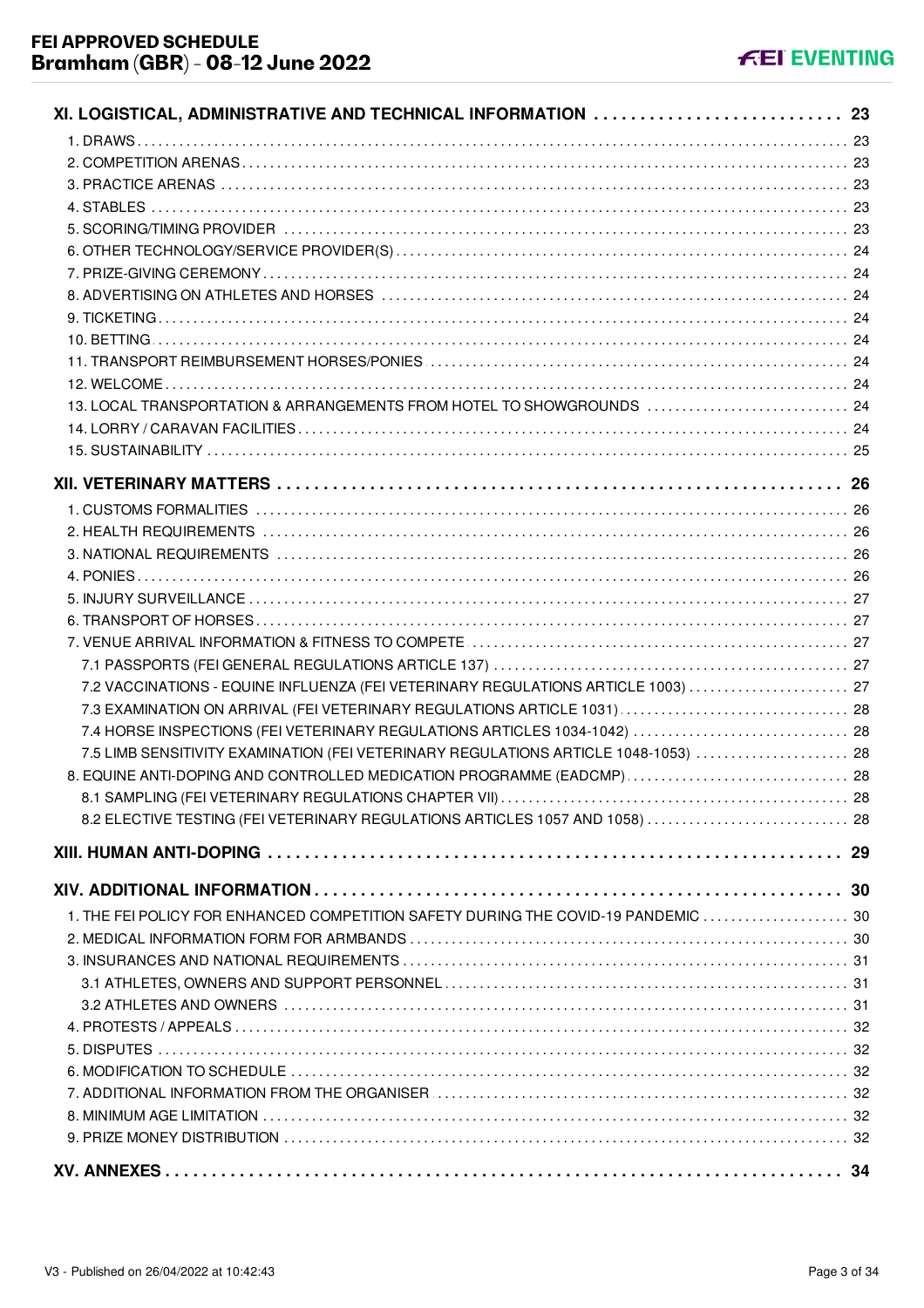# <span id="page-11-0"></span>**III. THE FEI CODE OF CONDUCT FOR THE WELFARE OF THE HORSE**

The Fédération Equestre Internationale (FEI) expects all those involved in international equestrian sport to adhere to the FEI's Code of Conduct and to acknowledge and accept that at all times the welfare of the horse must be paramount and must never be subordinated to competitive or commercial influences.

- 1. At all stages during the preparation and training of competition horses, welfare must take precedence over all other demands. This includes good horse management, training methods, farriery and tack, and transportation.
- 2. Horses and Athletes must be fit, competent and in good health before they are allowed to compete. This encompasses medication use, surgical procedures that threaten welfare or safety, pregnancy in mares and the misuse of aids.
- 3. Events must not prejudice horse welfare. This involves paying careful attention to the competition areas, ground surfaces, weather conditions, stabling, site safety and fitness of the horse for onward travel after the event.
- 4. Every effort must be made to ensure that horses receive proper attention after they have competed and that they are treated humanely when their competition careers are over. This covers proper veterinary care, competition injuries, euthanasia and retirement.
- 5. The FEI urges all involved with the sport to attain the highest levels of education in their areas of expertise.

The Long version of this Code can be obtained from the Fédération Equestre Internationale, HM King Hussein I Building, Chemin de la Joliette 8, 1006 Lausanne, Switzerland. Telephone: +41 21 310 47 47. The Code is available in English. The Code is also available on the FEI's website:<https://inside.fei.org/fei/regulations/general-rules>.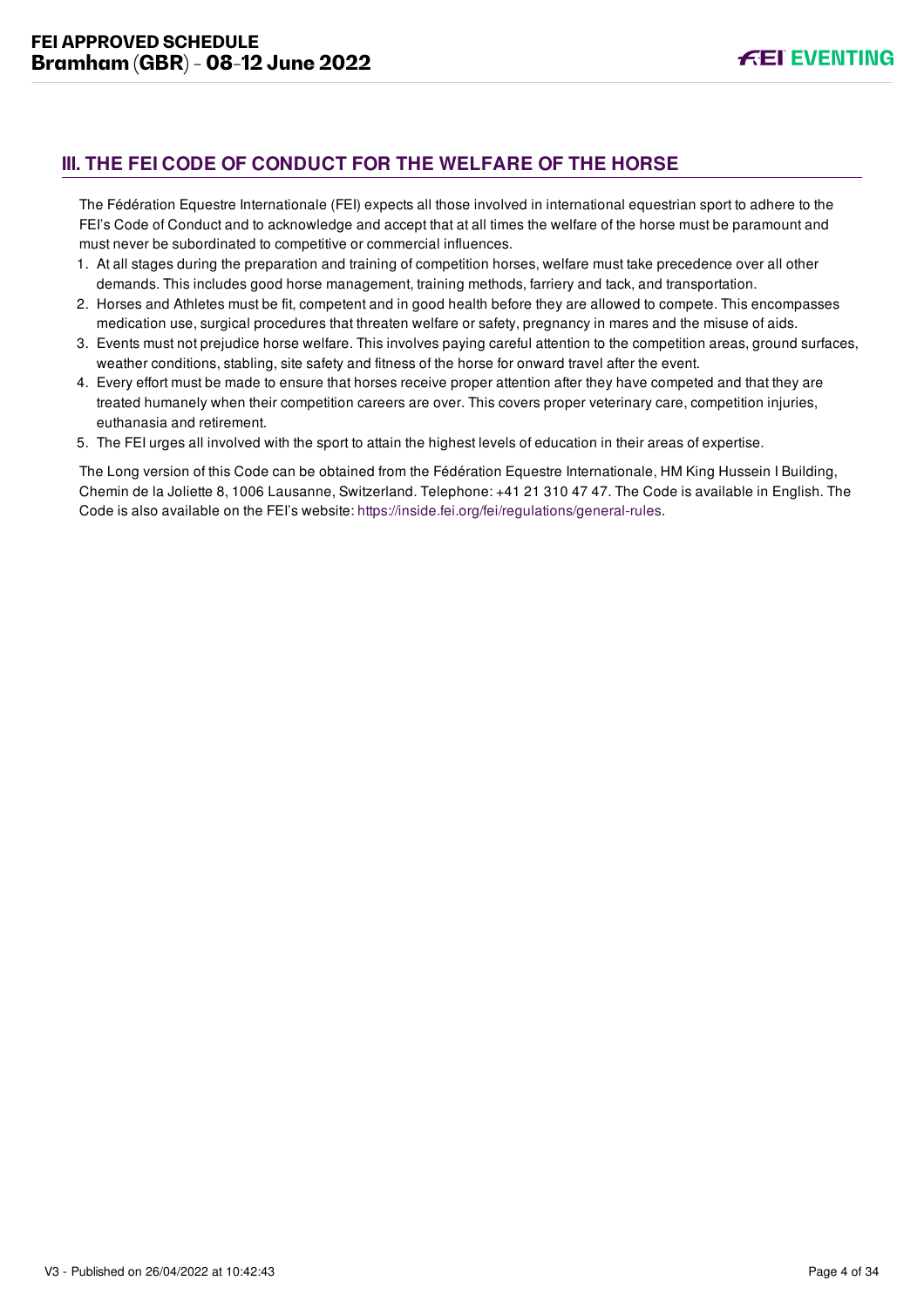#### <span id="page-12-1"></span><span id="page-12-0"></span>**1. ORGANISER**

| Name:    | Nicholas Pritchard                                                     |
|----------|------------------------------------------------------------------------|
| Address: | Horse Trials Office<br>Bramham Park<br>LS23 6ND Wetherby Great Britain |
| Phone:   | 01937846005                                                            |
| Fax:     |                                                                        |
| Email:   | horsetrials@bramhampark.co.uk                                          |
| Website: | www.bramham-horse.co.uk                                                |

#### **Showground contact details**

| Venue name: | Bramham                                                  |
|-------------|----------------------------------------------------------|
| Address:    | Bramham Horse Trials<br>Wetherby<br><b>Great Britain</b> |

#### **Phone:**

| <b>GPS Coordinates:</b> | Lat: 53.87011, Long: -1.38023 |
|-------------------------|-------------------------------|
|-------------------------|-------------------------------|



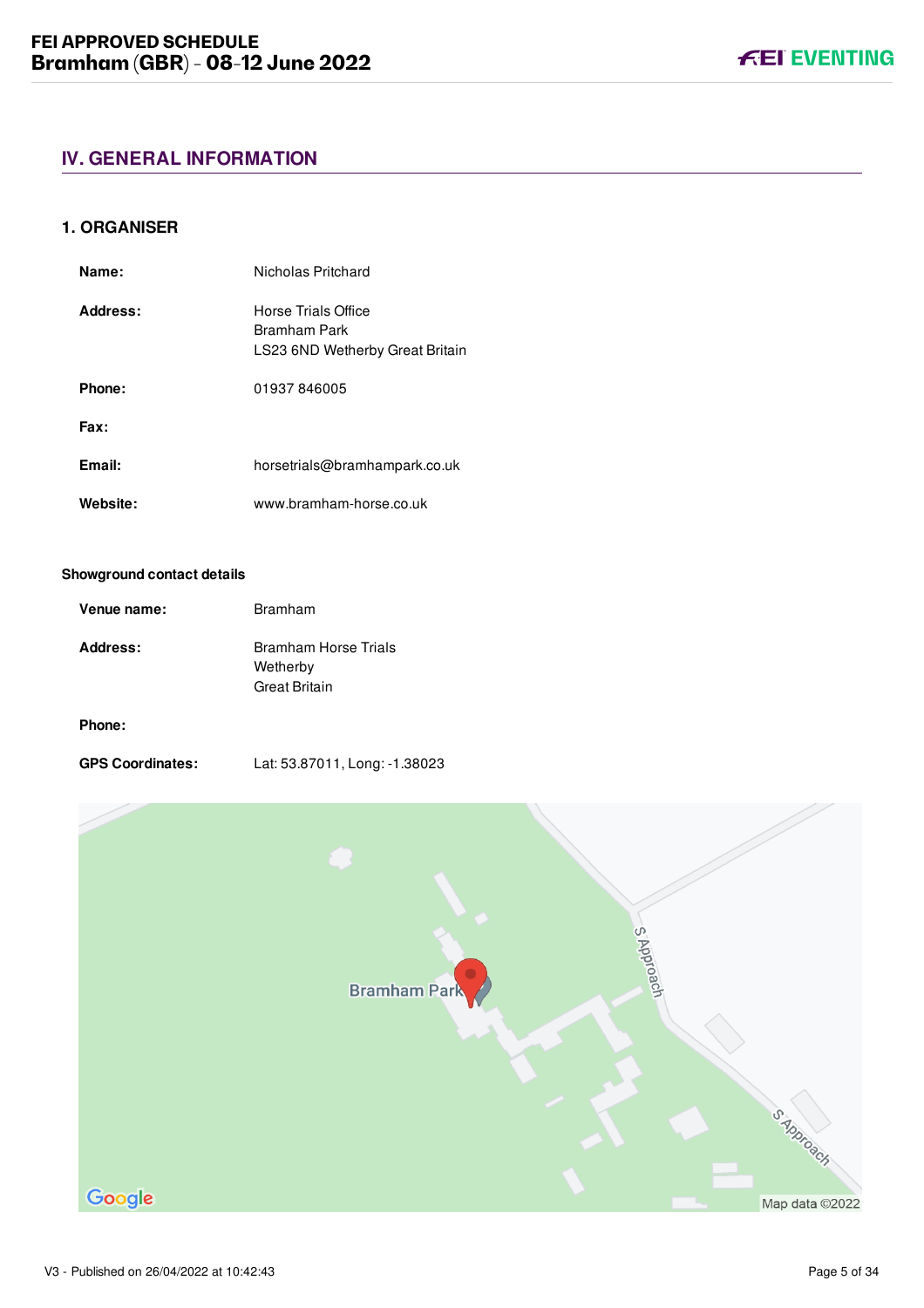# **FEI APPROVED SCHEDULE Bramham (GBR) - 08-12 June 2022**



# **Accessibility details (directions by road, nearest airport / train station):**

Bramham Park is situated on the A1, approximately 5 miles south of Wetherby in West Yorkshire, 10 miles from leeds and 15 miles from York. Mainline rail stations can be found at Leeds and York. Leeds Bradford is the closet airport

# <span id="page-13-0"></span>**2. ORGANISING COMMITTEE**

| <b>Show Secretary</b>         | Emily ADSHEAD |  |
|-------------------------------|---------------|--|
| <b>President of the Event</b> | Nick LANE FOX |  |
| <b>Press Officer</b>          | Winnie MURPHY |  |
| <b>Honorary President</b>     | David GRAY    |  |

# <span id="page-13-1"></span>**3. EVENT DIRECTOR(S)**

**Name:** Nicholas PRITCHARD

# <span id="page-13-2"></span>**4. STABLE MANAGER(S)**

**Name:** Holly FARR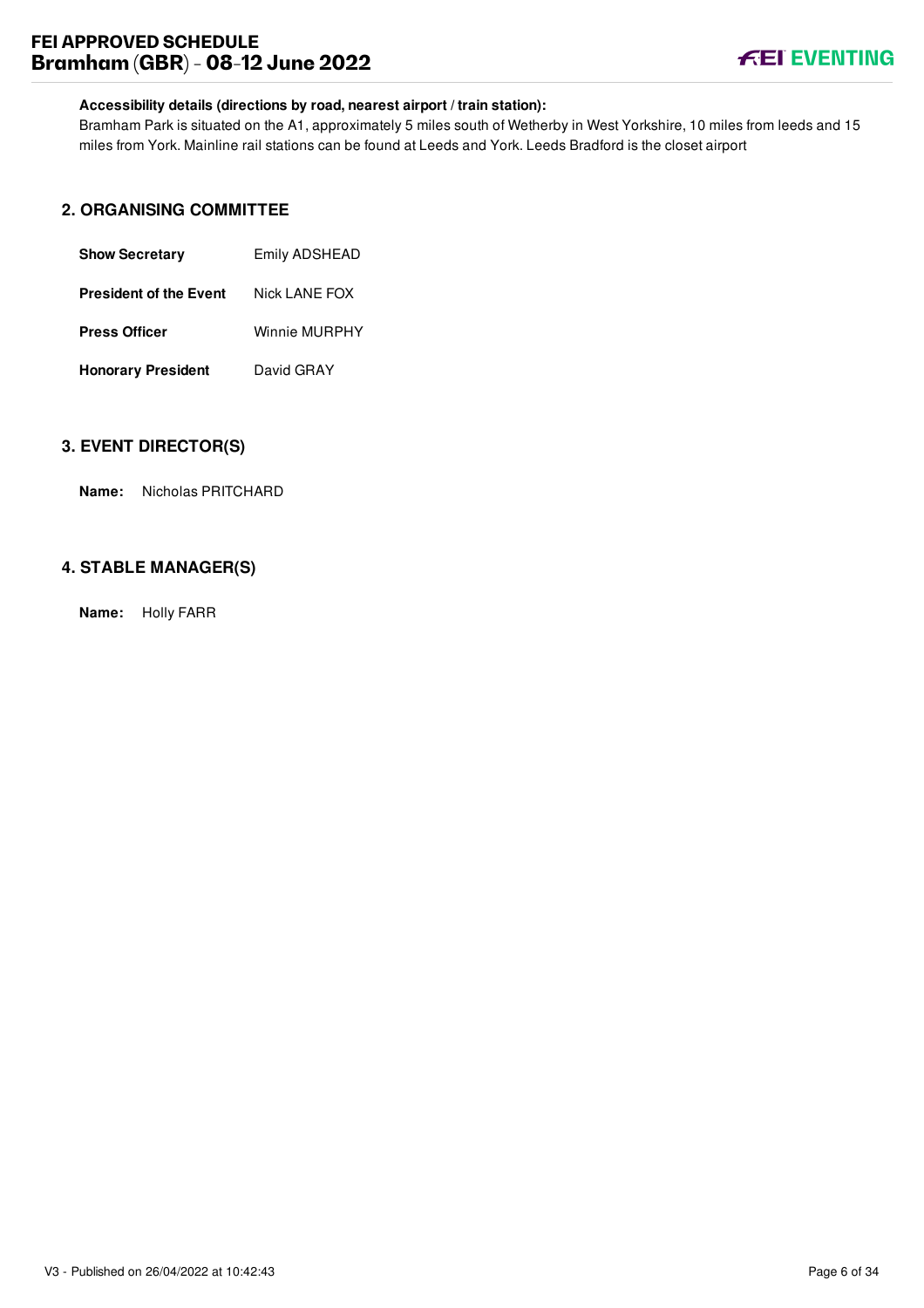# <span id="page-14-0"></span>**V. OFFICIALS**

**Please note that the schedule has been approved under the provision that all appointed Officials have successfully passed the online FEI Competency Evaluation Test.** 

**At least one Permitted Treating Vet must be appointed for every 200 horses at the venue (Veterinary regulations, art. 1007).**

| <b>Assignment</b>            | Name / FEI ID                                            | <b>NF</b>  | <b>Function</b> | <b>Events</b> |
|------------------------------|----------------------------------------------------------|------------|-----------------|---------------|
| 1. Ground Jury               |                                                          |            |                 |               |
| <b>CCI4*-L</b>               |                                                          |            |                 |               |
| <b>Ground Jury President</b> | <b>Pollyann HUNTINGTON</b><br>10049341                   | <b>AUS</b> | Judge (3)       |               |
| <b>Ground Jury Member</b>    | <b>Annabel SCRIMGEOUR</b><br>10050164                    | <b>GBR</b> | Judge (3)       |               |
| <b>Ground Jury Member</b>    | <b>Xavier LE SAUCE</b><br>10102470                       | <b>FRA</b> | Judge (3)       |               |
| <b>Jumping Judge</b>         | <b>Christopher William</b><br><b>JOPLING</b><br>10167918 | <b>GBR</b> | Judge (3)       |               |
| <b>CCI4*-S</b>               |                                                          |            |                 |               |
| <b>Ground Jury President</b> | <b>Nick BURTON</b><br>10051533                           | <b>GBR</b> | Judge (3)       |               |
| <b>Ground Jury Member</b>    | <b>Nikki HERBERT</b><br>10065909                         | <b>GBR</b> | Judge (3)       |               |
| <b>Ground Jury Member</b>    | <b>Faith PONSONBY</b><br>10049961                        | <b>IRL</b> | Judge (3)       |               |
| <b>Jumping Judge</b>         | <b>Christopher William</b><br><b>JOPLING</b><br>10167918 | <b>GBR</b> | Judge (3)       |               |
| <b>CCIU254*-L</b>            |                                                          |            |                 |               |
| <b>Ground Jury President</b> | <b>Pollyann HUNTINGTON</b><br>10049341                   | AUS        | Judge (3)       |               |
| <b>Ground Jury Member</b>    | <b>Annabel SCRIMGEOUR</b><br>10050164                    | <b>GBR</b> | Judge (3)       |               |
| <b>Ground Jury Member</b>    | Xavier LE SAUCE<br>10102470                              | <b>FRA</b> | Judge (3)       |               |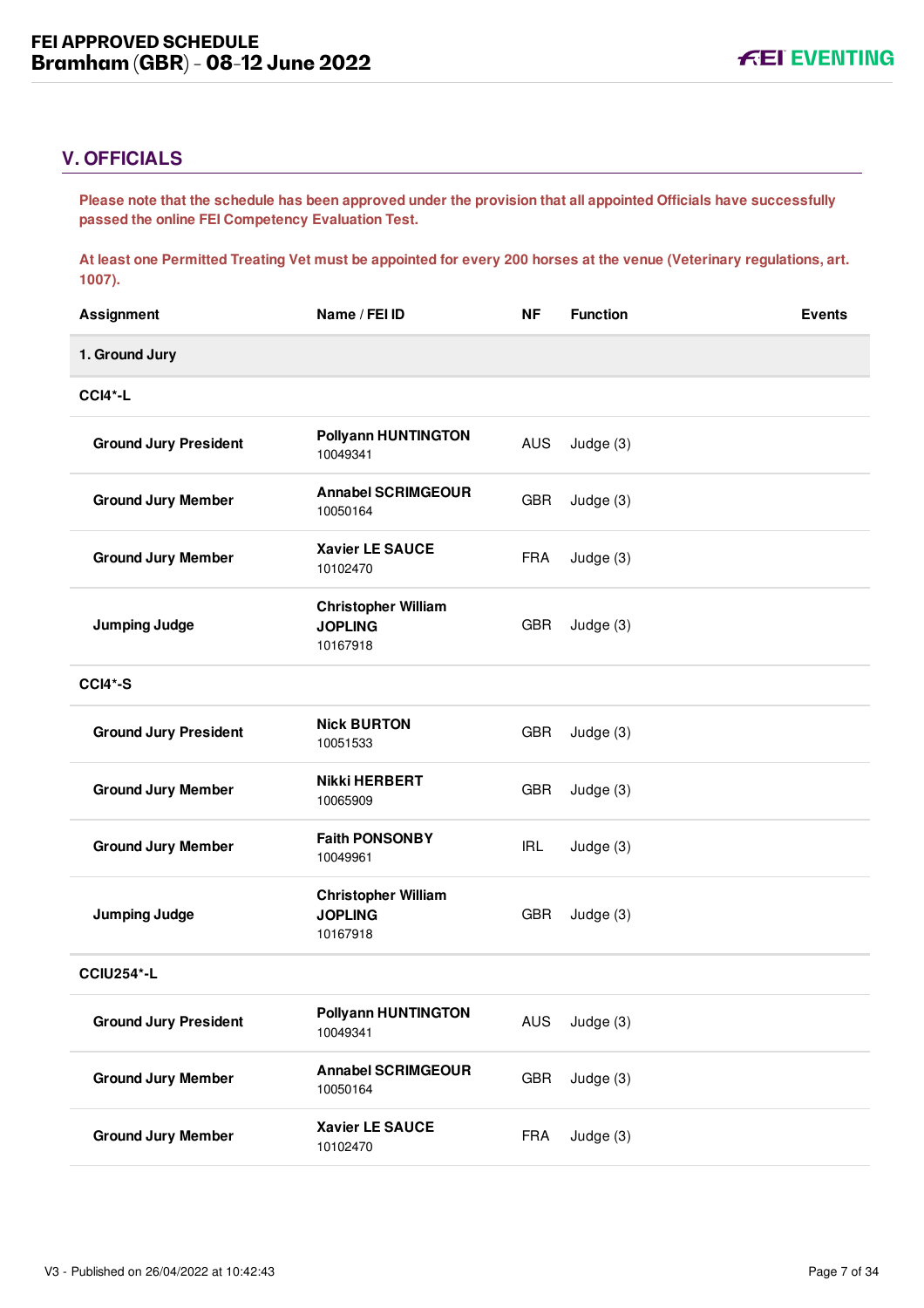# **FEI APPROVED SCHEDULE Bramham (GBR) - 08-12 June 2022**

|  |  | <b>FEI EVENTING</b> |
|--|--|---------------------|
|--|--|---------------------|

| <b>Assignment</b>                                     | Name / FEI ID                                            | ΝF         | <b>Function</b>            | <b>Events</b>               |
|-------------------------------------------------------|----------------------------------------------------------|------------|----------------------------|-----------------------------|
| <b>Jumping Judge</b>                                  | <b>Christopher William</b><br><b>JOPLING</b><br>10167918 | <b>GBR</b> | Judge (3)                  |                             |
| 2. Technical Delegate                                 |                                                          |            |                            |                             |
| <b>Technical Delegate</b>                             | <b>Patricia CLIFTON</b><br>10051611                      | <b>GBR</b> | Technical delegate (3)     | All<br>Events               |
| <b>Assistant Technical Delegate</b>                   | <b>Andrew TEMKIN</b><br>10008801                         | <b>USA</b> | Technical delegate (3)     | All<br>Events               |
| 3. Course Designer                                    |                                                          |            |                            |                             |
| <b>Cross Country Course Designer</b>                  | lan STARK<br>10004354                                    | <b>GBR</b> | Course designer (3)        | All<br>Events               |
| <b>Jumping Course Designer</b>                        | <b>Di BODDY</b><br>10234905                              | <b>GBR</b> | Course designer (National) | All<br>Events               |
| <b>Course Builder</b>                                 | <b>David EVANS</b><br>10057255                           | <b>GBR</b> |                            | All<br>Events               |
| 4. Chief Steward                                      |                                                          |            |                            |                             |
| <b>Chief Steward</b>                                  | <b>Nicola SALMON</b><br>10051884                         | <b>GBR</b> | Steward (3)                | All<br>Events               |
| <b>5. Assistant Stewards</b>                          |                                                          |            |                            |                             |
| <b>Assistant Steward</b>                              | <b>Sarah BULLEN</b><br>10040252                          | <b>GBR</b> | Steward (2)                | All<br>Events               |
| <b>Assistant Steward</b>                              | <b>Lindy BEST</b><br>10065551                            | <b>GBR</b> | Steward (1)                | All<br>Events               |
| <b>Assistant Steward</b>                              | <b>Jan COTTAM</b><br>10064440                            | <b>GBR</b> | Steward (2)                | All<br>Events               |
| <b>Assistant Steward</b>                              | <b>Gill SHEA</b><br>10167940                             | <b>GBR</b> | Steward (National)         | All<br><b>Events</b>        |
| <b>Assistant Steward</b>                              | <b>Sarah BULLEN</b><br>10040252                          | <b>GBR</b> | Steward (2)                | <b>All</b><br><b>Events</b> |
| <b>Assistant Steward</b>                              | <b>Sally SWIERS</b><br>10007365                          | <b>GBR</b> | Steward (National)         | All<br><b>Events</b>        |
| 6. FEI Veterinary Delegate                            |                                                          |            |                            |                             |
| <b>Veterinary Delegate</b>                            | <b>Jonathan ANDERSON</b><br>10089276                     | <b>GBR</b> | Official Veterinarian (2)  | All<br>Events               |
| 7. Veterinary Service Manager & Treating Veterinarian |                                                          |            |                            |                             |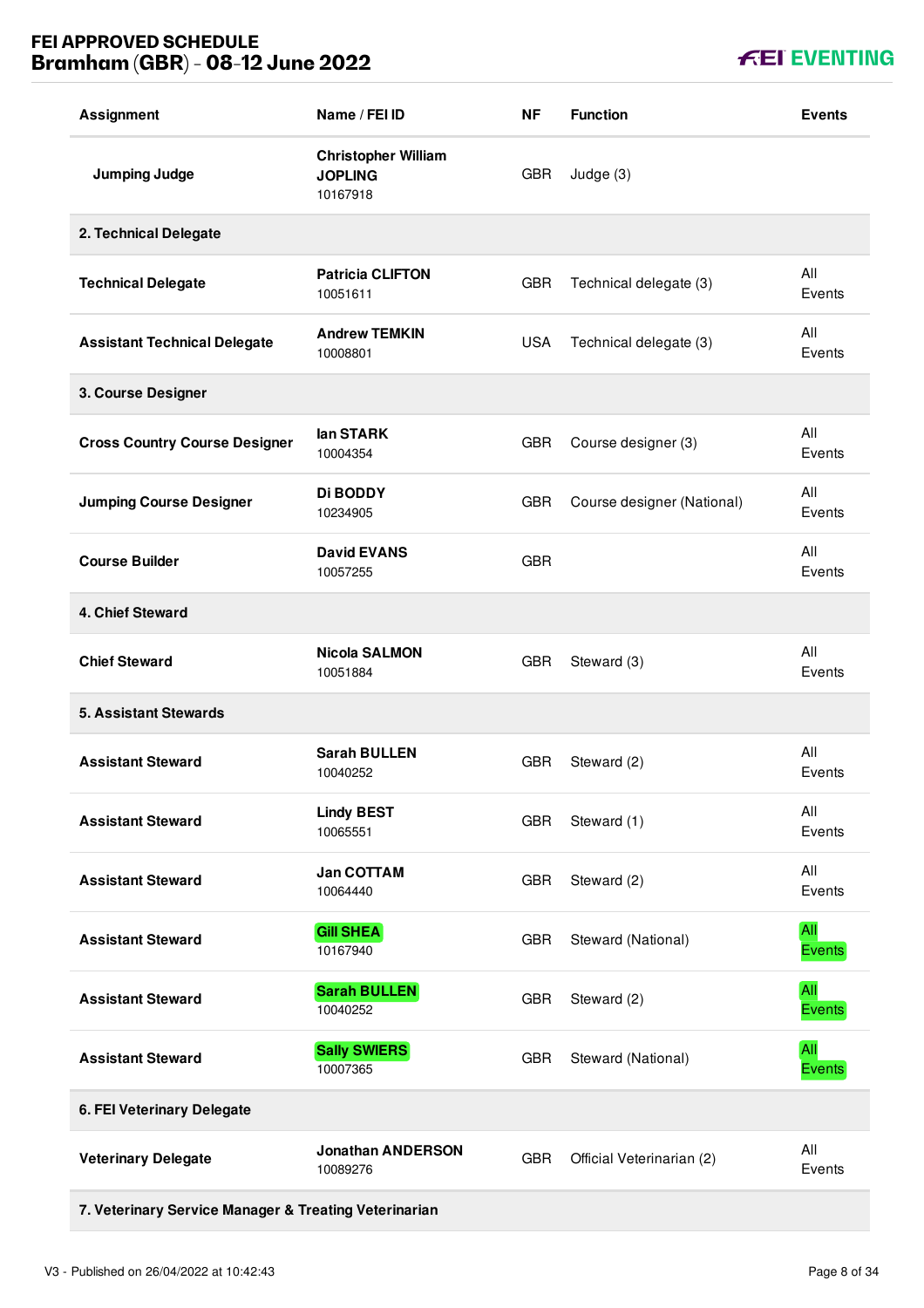# **FEI APPROVED SCHEDULE Bramham (GBR) - 08-12 June 2022**

# **KEI EVENTING**

| <b>Assignment</b>                           | Name / FEI ID                                           | <b>NF</b>  | <b>Function</b>                               | <b>Events</b> |
|---------------------------------------------|---------------------------------------------------------|------------|-----------------------------------------------|---------------|
| <b>Veterinary Service Manager</b><br>(VSM)  | David S. GREEN<br>10053835                              | <b>GBR</b> | <b>FEI Permitted Treating</b><br>Veterinarian | All<br>Events |
| <b>Treating Veterinarian</b>                | <b>David S. GREEN</b><br>10053835                       | <b>GBR</b> | <b>FEI Permitted Treating</b><br>Veterinarian | All<br>Events |
| 8. Chief Medical Officer & Medical Services |                                                         |            |                                               |               |
| <b>Chief Medical Officer</b>                | <b>Tom COWLAM</b><br>10267054<br>Phone: 01937846000     |            |                                               | All<br>Events |
| <b>Medical Services</b>                     | <b>St John Ambulance</b><br>30000160                    |            | Corporation                                   | All<br>Events |
| 9. Farrier                                  |                                                         |            |                                               |               |
| <b>Farrier</b>                              | <b>Simon JACKSON</b><br>10264620<br>Phone: 07974 667784 |            |                                               | All<br>Events |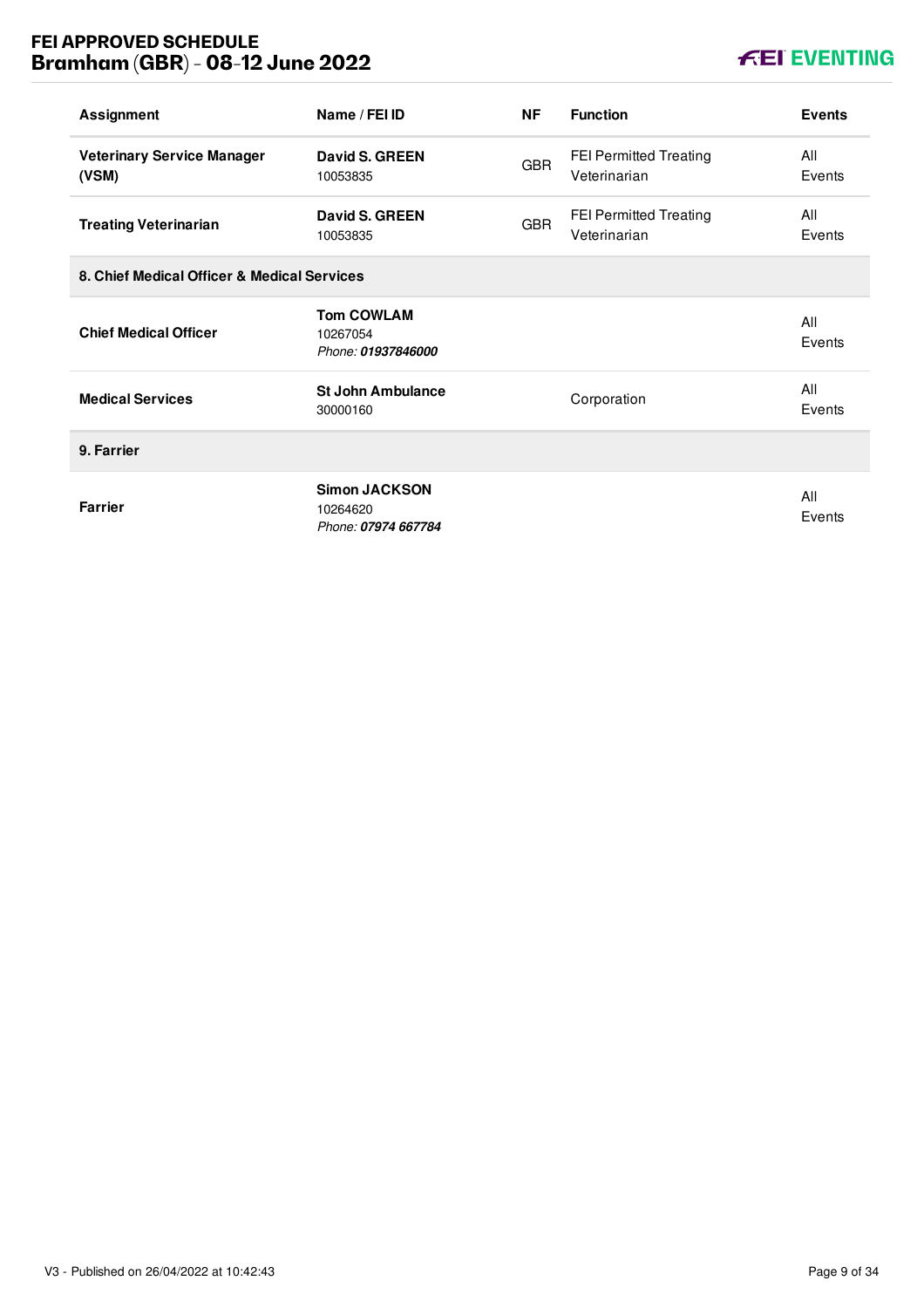# <span id="page-17-0"></span>**VI. INVITATIONS**

<span id="page-17-1"></span>**1. GENERAL**

| <b>Invited NFs</b>                               | Unlimited<br>The FEI Board condemns the invasion of Ukraine by Russian military forces and<br>the support provided by the government of Belarus. Further to the recommendation<br>of the IOC Executive Board on 28 February 2022 and the request of the FEI<br>Executive Board and as a protective measure to secure the integrity and safety of<br>FEI Competitions, the FEI Board agrees to the following Emergency Board<br>Resolution in accordance with Article 20.3 of the FEI Statutes: To prohibit all<br>Russian and Belarusian Athletes, Horses and Officials from participating in FEI<br>Events until further notice. To enable an effective implementation of this Emergency<br>Board Resolution, the prohibition will take effect as of midnight (CET) on Sunday, 6<br>March 2022. This Emergency Board Resolution also excludes the possibility of<br>Russian and Belarusian Athletes (Equine and Human) and Officials from<br>participating in FEI Events under the FEI flag and/or in a neutral capacity. |
|--------------------------------------------------|----------------------------------------------------------------------------------------------------------------------------------------------------------------------------------------------------------------------------------------------------------------------------------------------------------------------------------------------------------------------------------------------------------------------------------------------------------------------------------------------------------------------------------------------------------------------------------------------------------------------------------------------------------------------------------------------------------------------------------------------------------------------------------------------------------------------------------------------------------------------------------------------------------------------------------------------------------------------------------------------------------------------------|
| Number of athletes from the host<br>nation       | 150<br>CCI4*L - 70 approx                                                                                                                                                                                                                                                                                                                                                                                                                                                                                                                                                                                                                                                                                                                                                                                                                                                                                                                                                                                                  |
|                                                  | $CCI4*U25 - 20$ approx                                                                                                                                                                                                                                                                                                                                                                                                                                                                                                                                                                                                                                                                                                                                                                                                                                                                                                                                                                                                     |
|                                                  | CCI4*S - 60 approx                                                                                                                                                                                                                                                                                                                                                                                                                                                                                                                                                                                                                                                                                                                                                                                                                                                                                                                                                                                                         |
| Number of athletes per NF                        | 8<br>CCI4*L and CCI4*U25 restricted to 8 if balloting.                                                                                                                                                                                                                                                                                                                                                                                                                                                                                                                                                                                                                                                                                                                                                                                                                                                                                                                                                                     |
|                                                  | CCI4*S restricted to 8 if balloting                                                                                                                                                                                                                                                                                                                                                                                                                                                                                                                                                                                                                                                                                                                                                                                                                                                                                                                                                                                        |
| Maximum number of horses per<br>athlete          | 4<br>CCI4*L and CCI4*U25 - 4 unless over subscribed                                                                                                                                                                                                                                                                                                                                                                                                                                                                                                                                                                                                                                                                                                                                                                                                                                                                                                                                                                        |
| Ballot procedure in case of<br>excessive entries | CCI4*-L/U25CCI4*-L: a) Only correctly completed entry forms with full payment will<br>be considered. b) The event will accept approximately 80 entries (CCI4*-L). 30<br>entries (U25CCI4*-L) and 80 entries (CCI4*-S) for the "CLASS". c) If the class is<br>oversubscribed an agreed number of entries per NF will be accepted (NF to<br>provide a list of all entries in priority order). d) Athletes to be limited to 2 horses e) If<br>oversubscription still occurs, and after accepting entries at the request of the British<br>Selectors, the OC will use FEI points calculated by each horse to establish a<br>ranking order of acceptance for GB athletes. f) A wait list will be held and published.                                                                                                                                                                                                                                                                                                            |

Athletes are invited by the Organiser through their National Federation. One (1) groom per athlete.

# <span id="page-17-2"></span>**2. ENTRY RIGHTS TO SHOWGROUNDS / ACCREDITED PERSONS**

Entry right to the stable area according to FEI Veterinary Regulations Articles 1008-1009

#### **NUMBER OF ACCREDITED PERSONS**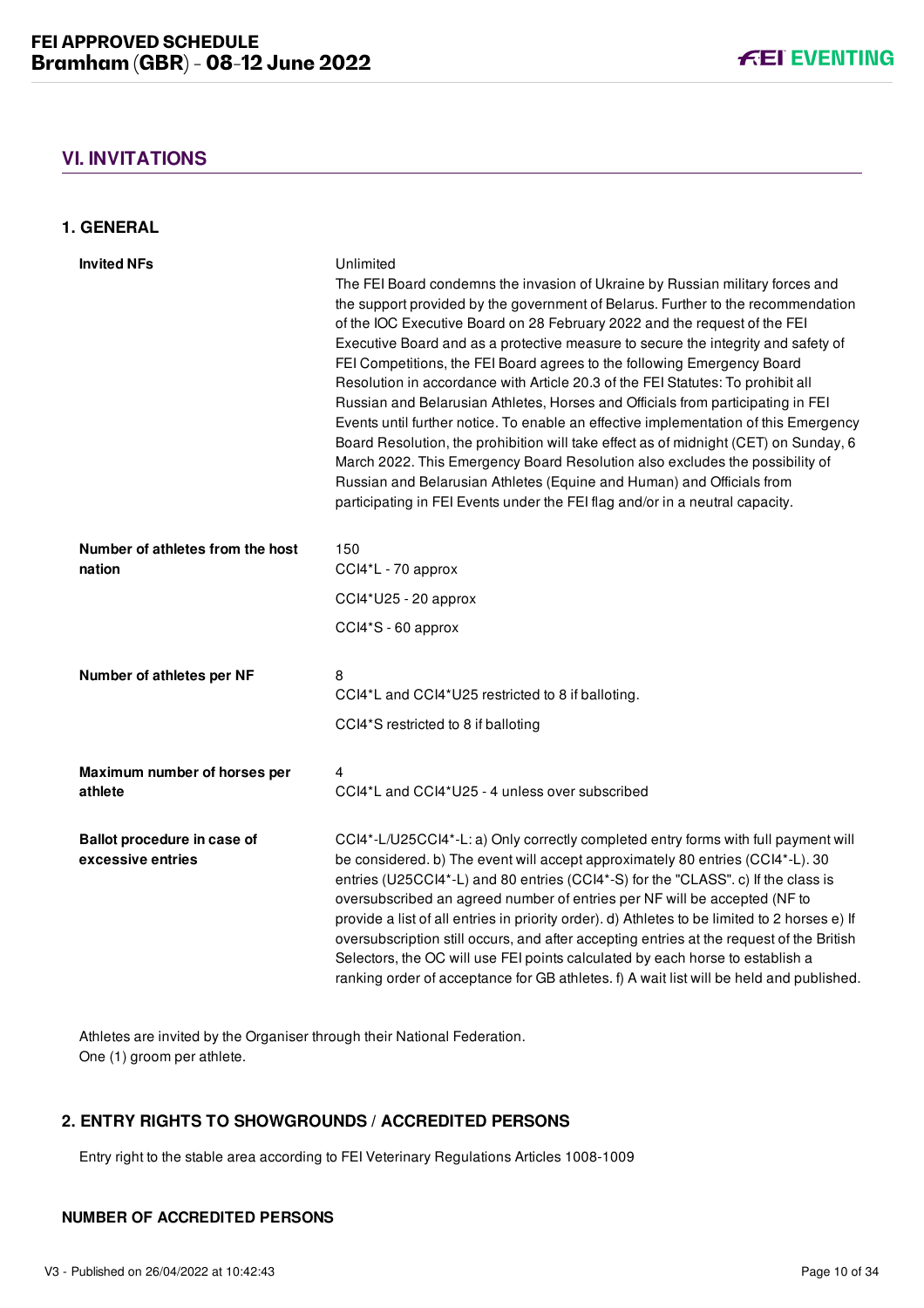# **FEI APPROVED SCHEDULE Bramham (GBR) - 08-12 June 2022**



| <b>Athlete</b> |                                                                                                                        |
|----------------|------------------------------------------------------------------------------------------------------------------------|
| <b>Partner</b> |                                                                                                                        |
| <b>Groom</b>   |                                                                                                                        |
| Horse owner    | 2 accreditations per horse acc. to FEI Passport<br>Additional tickets can be purchased through www.bramham-horse.co.uk |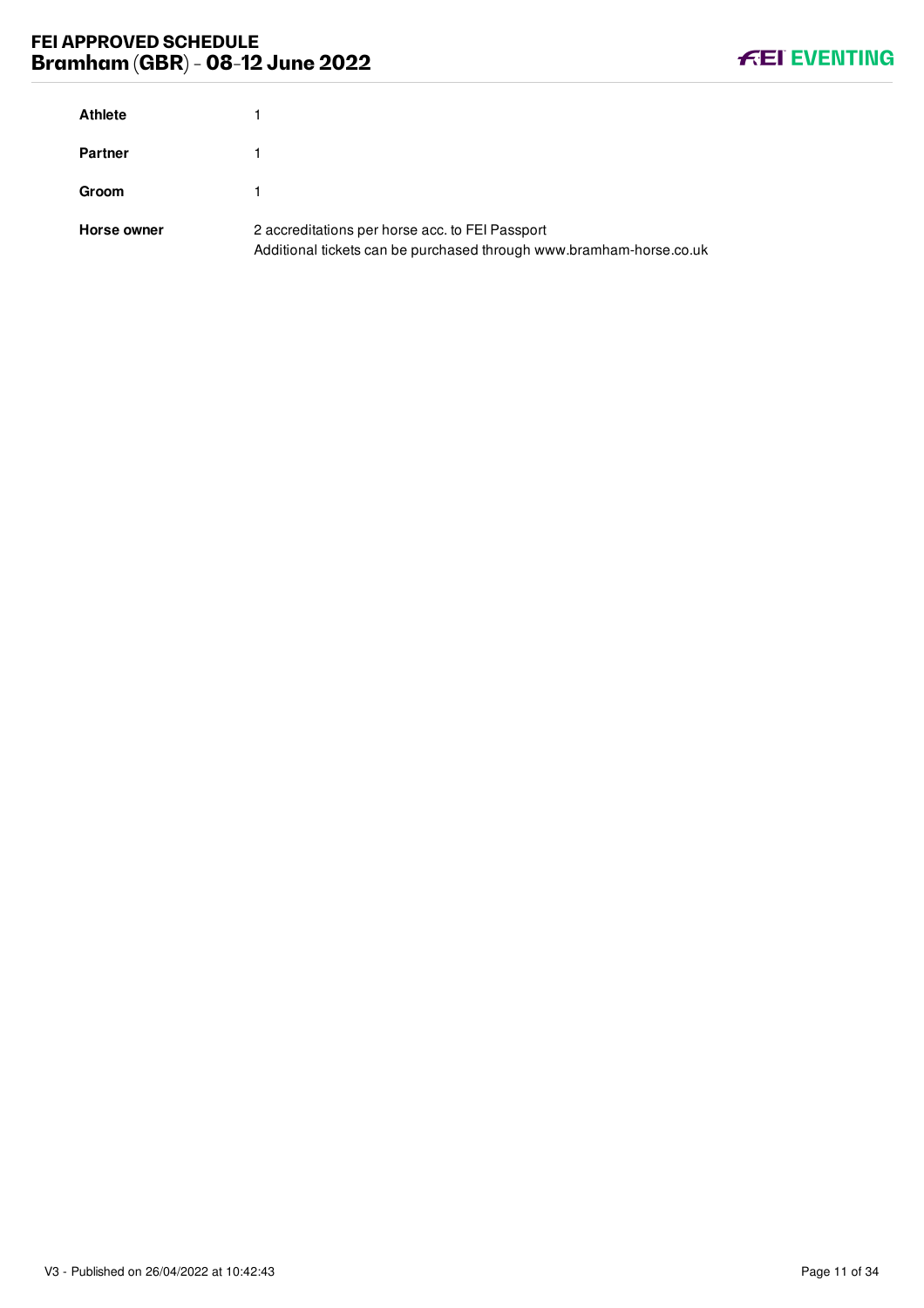# <span id="page-19-0"></span>**VII. ENTRIES**

#### **IMPORTANT**

- Entries must be made through the FEI Entry System for all categories of this Event ([https://entry.fei.org\)](https://entry.fei.org);
- Additional documentation can be found at: <https://inside.fei.org/fei/your-role/it-services/fei-entry-system>
- All Athletes and Horses participating in any International Competition must be registered with the FEI;
- Athletes and/or Horses present at the Event without having been entered through the FEI's Online Entry System will automatically be disqualified unless compelling circumstances warrant otherwise.

**British Athletes Entries** must be made via the British Eventing EARS System and in the FEI entry system.

**Foreign Athletes** not competing for GBR must enter via their NF.

IMPORTANT - Your NF must use the FEI Entry System to make your entries for this event. As an athlete, once your NF has made your entry please enter yourself and pay via the internet on the British Eventing system.

# <span id="page-19-1"></span>**1. ENTRY DATES AND ENTRY FEES**

Entries have to be in accordance with Art. 509 of the FEI Eventing Rules, 25th edition, effective 1st January 2020, updates effective 1st January 2022.

#### **Deadlines for entries**

| Closing date for<br>definite entries: | CCI4*-L 10/05/2022    |
|---------------------------------------|-----------------------|
|                                       | CCI4*-S 10/05/2022    |
|                                       | CCIU254*-L 10/05/2022 |
|                                       |                       |
| Last date for                         | CCI4*-L 01/06/2022    |
| substitutions:                        | CCI4*-S 01/06/2022    |
|                                       | CCIU254*-L01/06/2022  |

#### **Fees for horses**

| Entry fee per horse |                                |
|---------------------|--------------------------------|
| CCI4*-L             | 342.18 GBP incl. VAT (410.62%) |
| CCI4*-S             | 255.4 GBP incl. VAT (306.48%)  |
| CCIU254*-L          | 342.18 GBP incl. VAT (410.62%) |

#### **EADCMP Fee**

Lower Level Events (CIMs) CHF 18 per horse per event (For definition of CIMs see Appendix E of the FEI General Regulations) Higher Level Events CHF 25 per horse per event (All other events not defined as CIMs)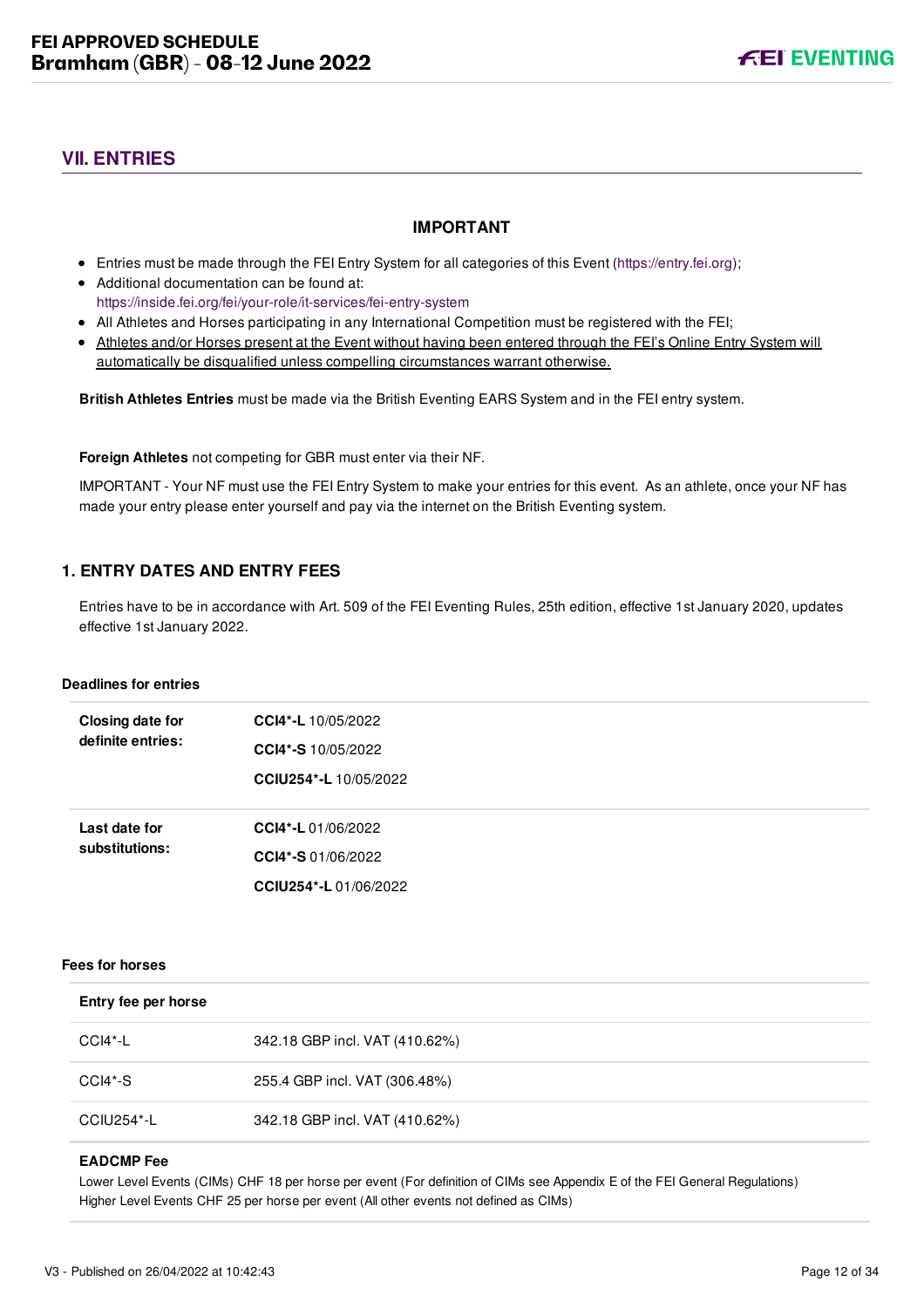# **FEI APPROVED SCHEDULE Bramham (GBR) - 08-12 June 2022**



| $CCI4*-L$              | 21 GBP (25 CHF not included in entry fee) |
|------------------------|-------------------------------------------|
| CCI4*-S                | 21 GBP (25 CHF not included in entry fee) |
| <b>CCIU254*-L</b>      | 21 GBP (25 CHF not included in entry fee) |
| Stabling fee per horse |                                           |
| CCI4*-L                | 215 GBP<br>£215/3 nights Including VAT    |
| CCI4*-S                | 215 GBP<br>£215/3 nights Including VAT    |
| <b>CCIU254*-L</b>      | 215 GBP<br>£215/3 nights Including VAT    |
| Total fee per horse    |                                           |
| CCI4*-L                | 578.18 GBP incl. VAT                      |
| CCI4*-S                | 491.4 GBP incl. VAT                       |
| <b>CCIU254*-L</b>      | 578.18 GBP incl. VAT                      |

# <span id="page-20-0"></span>**2. DETAILS ENTRY PROCEDURE FEE / PAYMENT**

Full payment must be received at time of entry or the entry will not be accepted. Any queries please contact Jen Caley jennifercaley.jc@gmail.com. Entries and payment must be made via the British Eventing EARS System and the FEI Entry System, all payments will be made via these systems.

# <span id="page-20-1"></span>**3. OTHER FEES**

All other fees must be listed hereunder with the details of the amounts to be charged and approved by the FEI. Only fees approved by the FEI and listed in the approved Schedule can be charged by the OC.

| Electricity for boxes<br>(upon request) | 120 GBP per charge                                       |
|-----------------------------------------|----------------------------------------------------------|
| Hav                                     | See Stables Manager                                      |
| Shavings                                | 6 GBP per bale<br>See Stables Manager                    |
| Lorry / Caravan area                    |                                                          |
| Power supply                            | Not provided by the OC<br>£120 including VAT for Hook up |
| Water supply                            | Not provided by the OC                                   |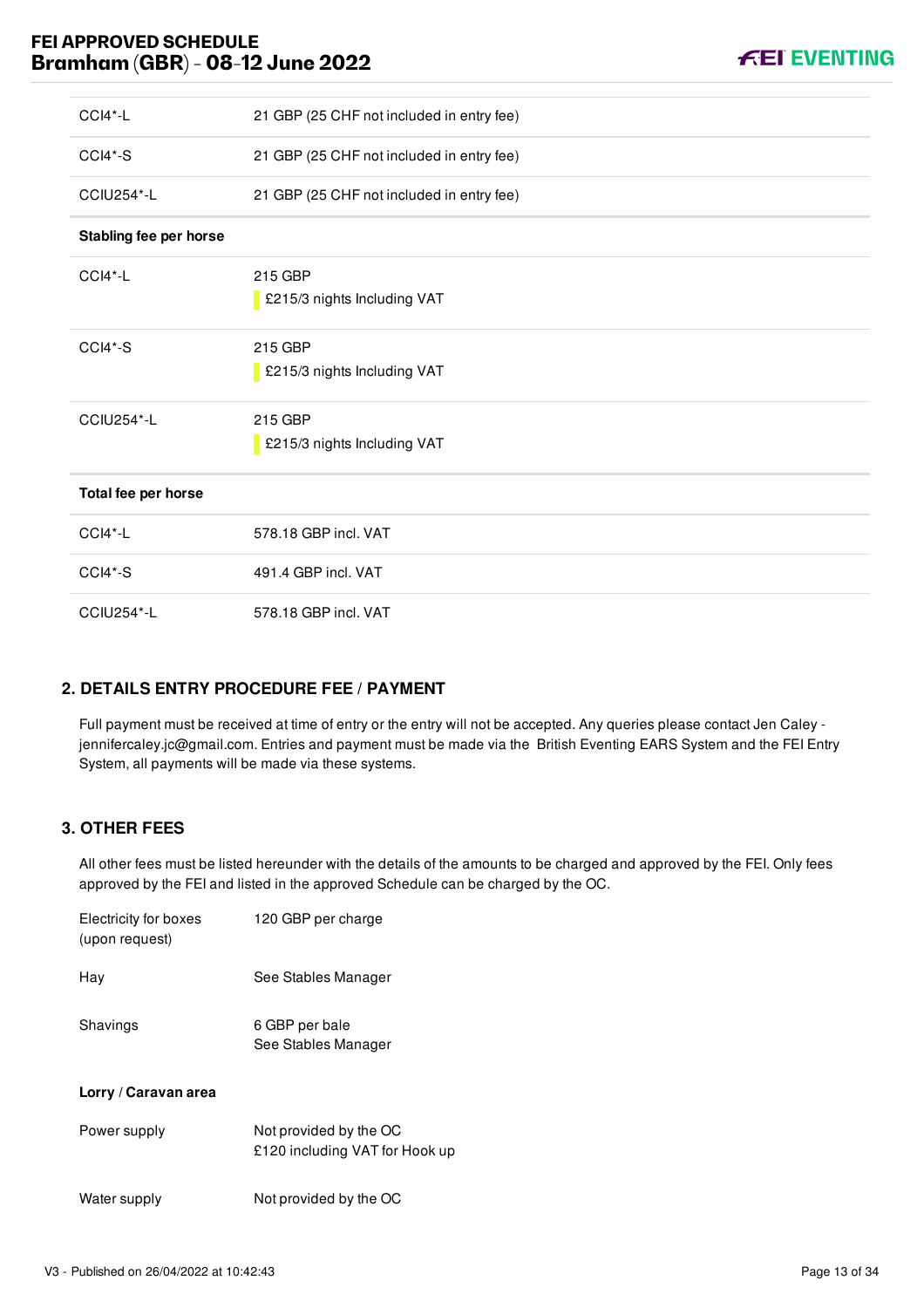All aforementioned amounts include VAT, if applicable

VAT number of the Organiser:

#### <span id="page-21-0"></span>**4. NO-SHOWS AND LATE WITHDRAWALS**

In the case of withdrawals after the date of definite entries or no-shows the athlete or the respective NF will be held liable to reimburse the OC for the actual financial loss incurred by the OC (i.e. stabling and hotel expenses) as a result of the late withdrawal or no-show.

**Amount charged**

**Refund procedure** 100% will be given for withdrawals up to 10 May (closing date). No refund provided unless replaced from the waitlist. - the refund will be in full minus a £25 admin fee. After 3rd June - NO REFUND. Waitlists for all classes will be held if necessary.

# <span id="page-21-1"></span>**5. QUALIFICATIONS**

Entries have to be in accordance with Art. 520 and 521 of the FEI Eventing Rules, 25th edition, effective 1st January 2020, updates effective 1st January 2022.

The eligibility to compete will be determined by a combination of the following:

- The level of the Athlete category (National, D, C, B, A) (Art.519)
- The achievement of a number of Minimum Eligibility Requirements according to the eligibility matrix of requirements (Art. 520)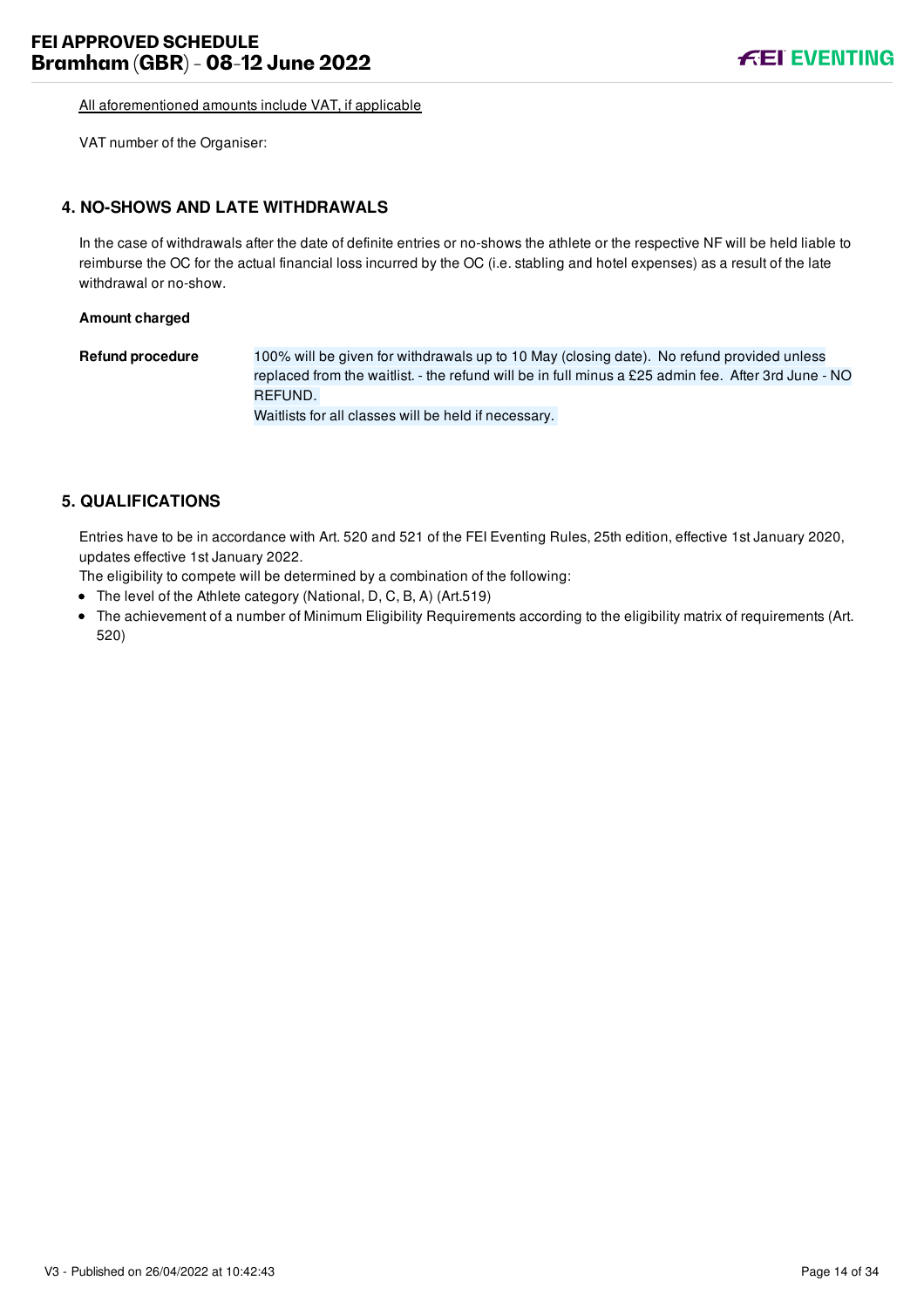# <span id="page-22-0"></span>**VIII. TIMETABLE**

| $CCI4*-L$                         | Day       | Date       | <b>Time</b> |
|-----------------------------------|-----------|------------|-------------|
| Vet examination on arrival        | Tuesday   | 07/06/2022 | 10:00       |
| <b>Opening of stables</b>         | Tuesday   | 07/06/2022 | 10:00       |
| <b>Official course inspection</b> | Tuesday   | 07/06/2022 | 14:00       |
| 1st horse inspection              | Wednesday | 08/06/2022 | 16:00       |
| <b>Declaration of starters</b>    | Wednesday | 08/06/2022 | 17:00       |
| <b>Dressage Test - 1st Day</b>    | Thursday  | 09/06/2022 | 09:00       |
| <b>Dressage Test - 2nd Day</b>    | Friday    | 10/06/2022 | 09:00       |
| <b>Cross-Country Test</b>         | Saturday  | 11/06/2022 | 09:00       |
| 2nd horse inspection              | Sunday    | 12/06/2022 | 09:00       |
| <b>Jumping Test</b>               | Sunday    | 12/06/2022 | 12:00       |
| Prize-giving                      | Sunday    | 12/06/2022 | 14:45       |

| $CCI4*-S$                         | Day       | Date       | <b>Time</b> |
|-----------------------------------|-----------|------------|-------------|
| Vet examination on arrival        | Tuesday   | 07/06/2022 | 10:00       |
| <b>Opening of stables</b>         | Tuesday   | 07/06/2022 | 10:00       |
| <b>Official course inspection</b> | Wednesday | 08/06/2022 | 14:00       |
| <b>Dressage Test</b>              | Thursday  | 09/06/2022 | 09:30       |
| <b>Jumping Test</b>               | Saturday  | 11/06/2022 | 08:30       |
| <b>Cross-Country Test</b>         | Saturday  | 11/06/2022 | 14:00       |
| Prize-giving                      | Saturday  | 11/06/2022 | 17:30       |

| <b>CCIU254*-L</b>                 | Day     | Date       | Time  |
|-----------------------------------|---------|------------|-------|
| <b>Official course inspection</b> | Tuesday | 07/06/2022 | 10:00 |
| Vet examination on arrival        | Tuesday | 07/06/2022 | 10:00 |
| <b>Opening of stables</b>         | Tuesday | 07/06/2022 | 10:00 |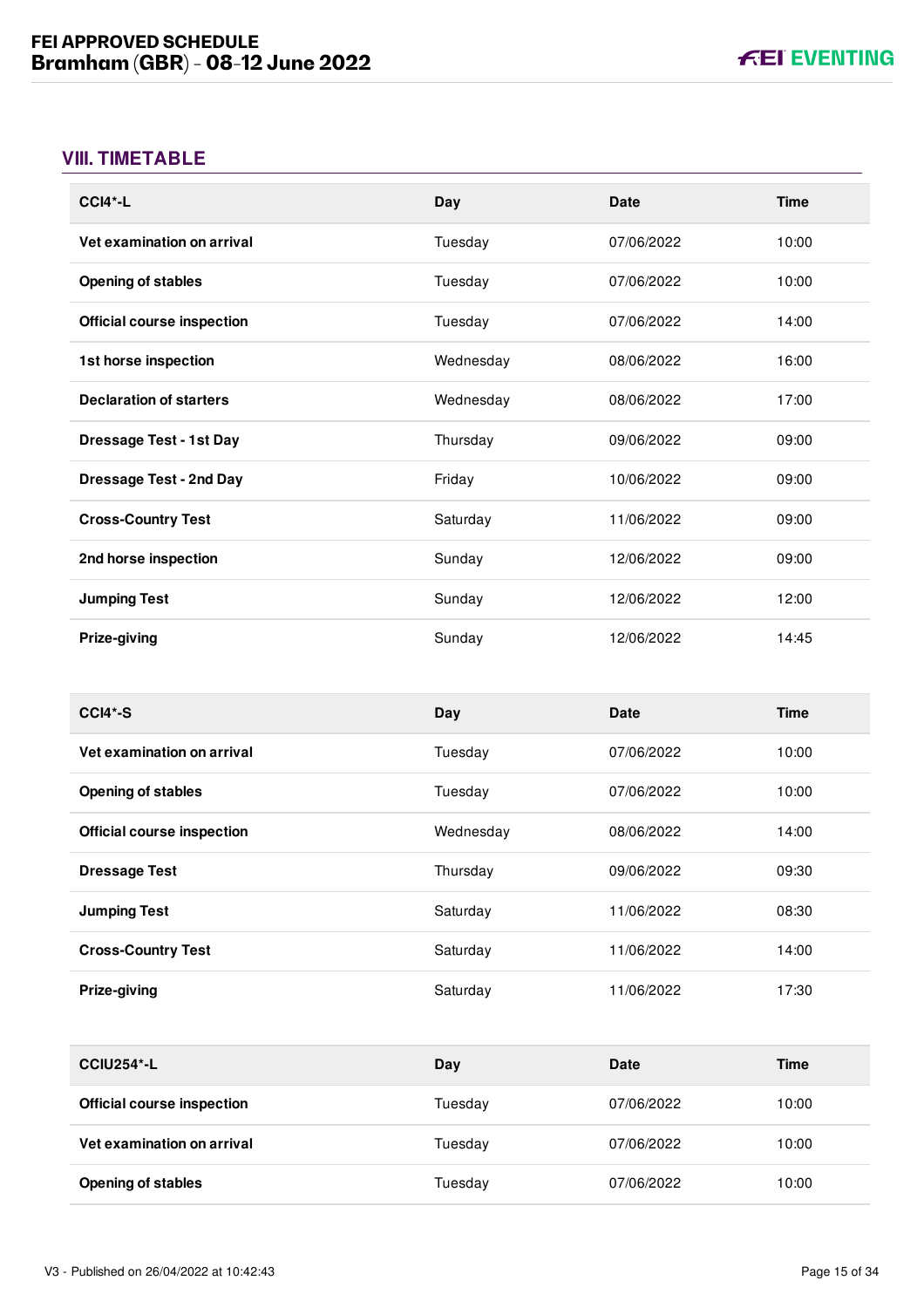# **FEI APPROVED SCHEDULE Bramham (GBR) - 08-12 June 2022**

# **KEI EVENTING**

| 1st horse inspection           | Wednesday | 08/06/2022 | 16:30 |
|--------------------------------|-----------|------------|-------|
| <b>Declaration of starters</b> | Wednesday | 08/06/2022 | 17:30 |
| <b>Dressage Test</b>           | Thursday  | 09/06/2022 | 14:00 |
| <b>Cross-Country Test</b>      | Saturday  | 11/06/2022 | 12:00 |
| 2nd horse inspection           | Sunday    | 12/06/2022 | 08:30 |
| <b>Jumping Test</b>            | Sunday    | 12/06/2022 | 10:00 |
| Prize-giving                   | Sunday    | 12/06/2022 | 11:15 |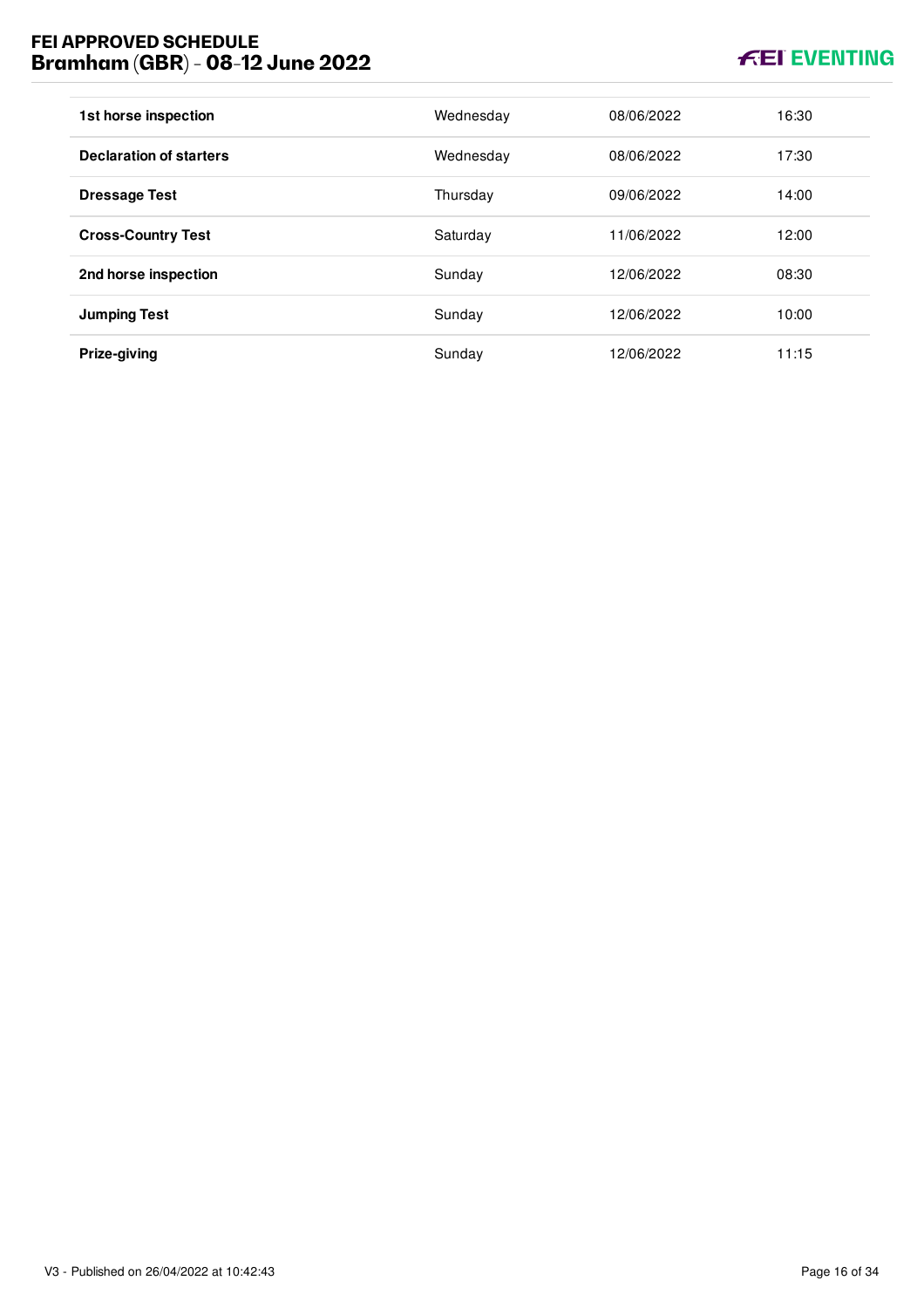# <span id="page-24-0"></span>**IX. COMPETITIONS**

**These competitions will be in accordance with the FEI Eventing Rules and its Annexes, 25th edition, effective 1st January 2020, updates effective 1st January 2022.**

#### <span id="page-24-1"></span>**CCI4\*-L**

#### **TECHNICAL CONDITIONS**

| <b>DRESSAGE TEST</b><br>$CCI4*-L$   | $CCH* A$                    |                     |
|-------------------------------------|-----------------------------|---------------------|
| <b>CROSS-COUNTRY</b><br><b>TEST</b> | Length:                     | 5700 - 6270 m       |
| $CCI4*-L$                           | Speed:                      | 570 m/min           |
|                                     | <b>Number of efforts:</b>   | $35 - 40$           |
| <b>JUMPING</b>                      | Distance:                   | 600 m               |
| $CCI4*-L$                           | Speed:                      | $375 \text{ m/min}$ |
|                                     | Max. number of efforts:     | 15                  |
|                                     | <b>Number of obstacles:</b> | $11 - 12$           |

#### **PRIZE CLASSIFICATION**

| Total amount of prize money per | 18,500 GBP      |
|---------------------------------|-----------------|
| section:                        | See table below |

U.K. Tax: Prizemoney won by the atheletes resident outside the UK will be subject to deduction of UK Tax in accordance with HMRC regulations

**Other details on prize money distribution**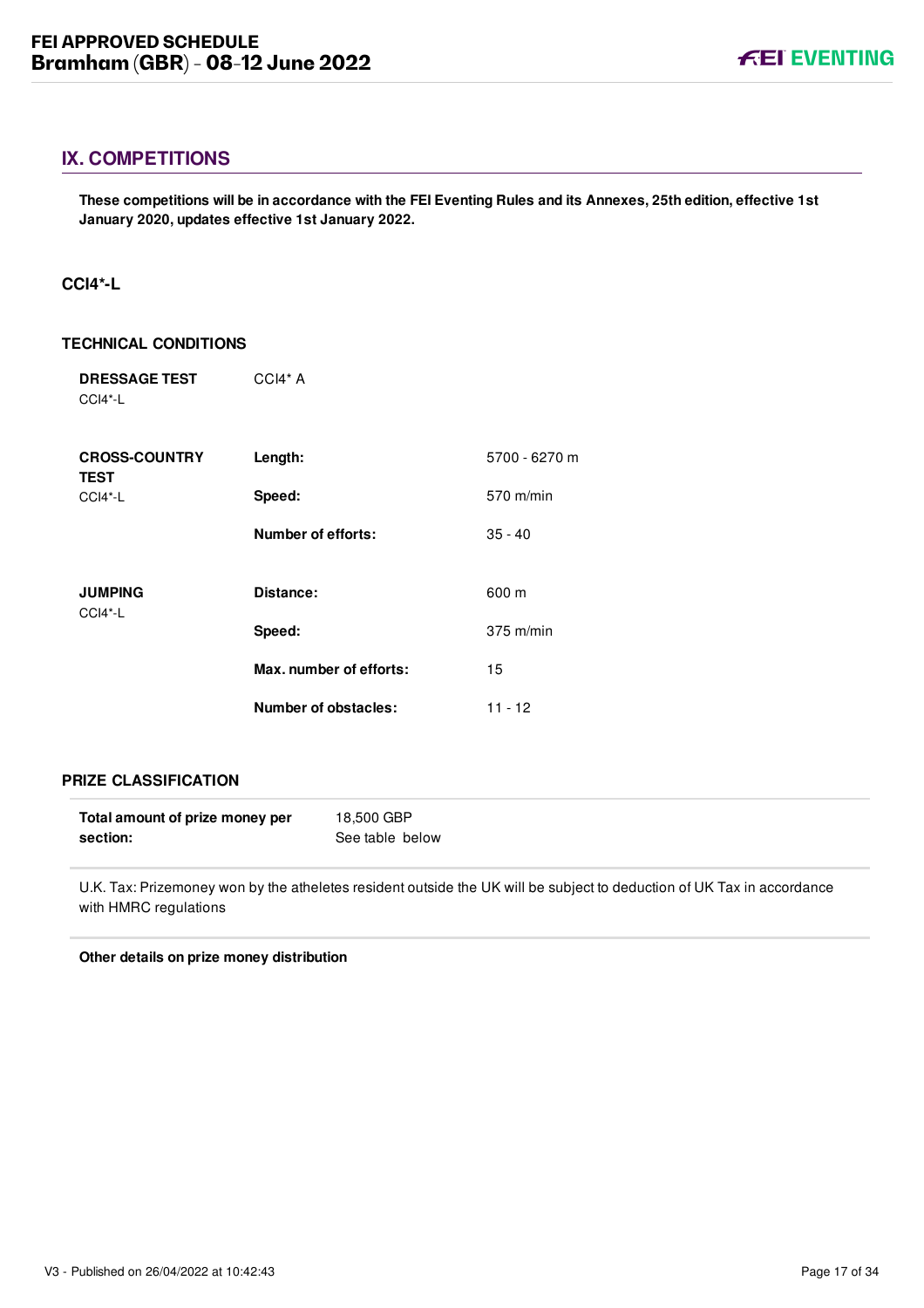

Fewer or further prizes will be awarded on number of starters (1 prize per 4 starters)

1st - £5,750

2nd - £3,600

- 3rd £2,250
- 4th £1,500
- 5th £875
- 6th £625
- 7th £525
- 8th £425
- 9th £325
- 10th £300
- 11th £300

12th onwards - £300 per placing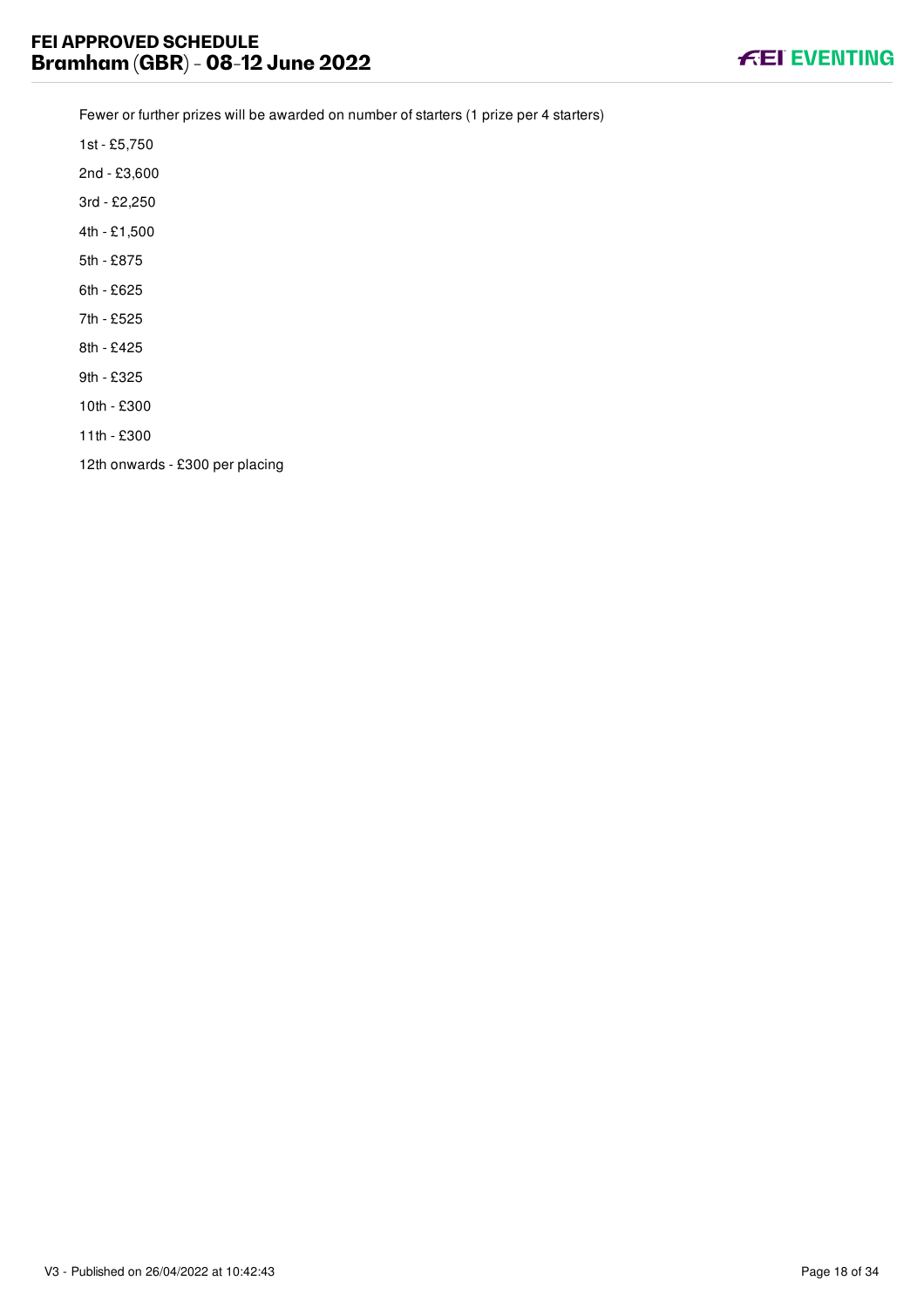#### <span id="page-26-0"></span>**CCI4\*-S**

#### **TECHNICAL CONDITIONS**

**DRESSAGE TEST** CCI4\*-S

| <b>CROSS-COUNTRY</b><br><b>TEST</b> | Length:                 | 3420 - 3990 m |
|-------------------------------------|-------------------------|---------------|
| CCI4*-S                             | Speed:                  | 570 m/min     |
|                                     | Number of efforts:      | $30 - 35$     |
| <b>JUMPING</b><br>CCI4*-S           | Distance:               | 600 m         |
|                                     | Speed:                  | $375$ m/min   |
|                                     | Max. number of efforts: | 15            |
|                                     | Number of obstacles:    | 11 - 12       |

CCI4\* A

#### **PRIZE CLASSIFICATION**

| Total amount of prize money per | 7.635 GBP       |
|---------------------------------|-----------------|
| section:                        | See table below |

U.K. Tax: Prizemoney won by the atheletes resident outside the UK will be subject to deduction of UK Tax in accordance with HMRC regulations

#### **Other details on prize money distribution**

Fewer or further prizes will be awarded on number of starters (1 prize per 4 starters)

- 1st £2,000
- 2nd £1,400
- 3rd £1,000
- 4th £800
- 5th £640
- 6th £515
- 7th £410
- 8th £330
- 9th £270
- 10th £270
- 11th £270
- 12th onwards £270 per placing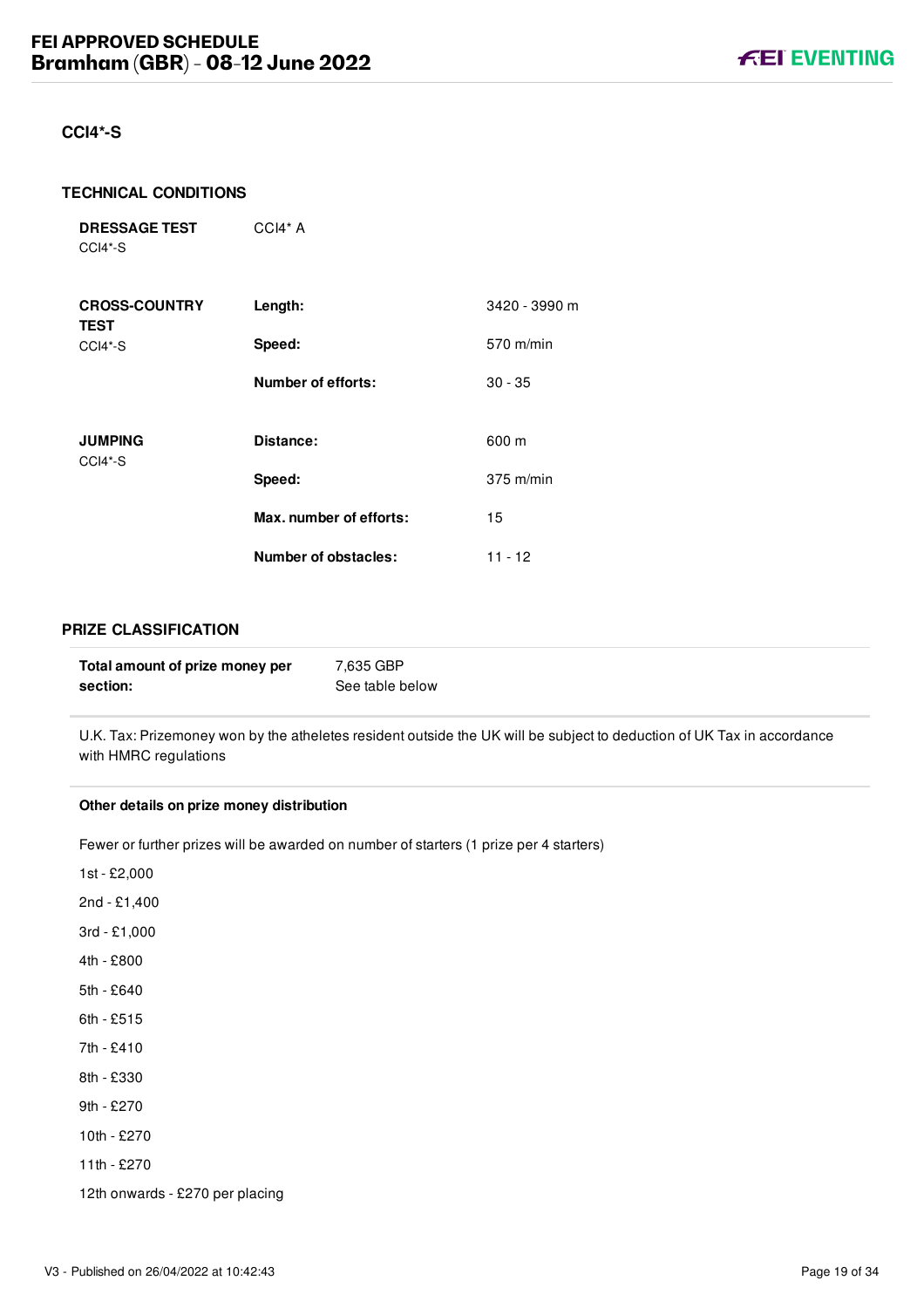#### <span id="page-27-0"></span>**CCIU254\*-L**

#### **TECHNICAL CONDITIONS**

| <b>DRESSAGE TEST</b> | $CCI4*A$ |
|----------------------|----------|
| CCIU254*-L           |          |

| <b>CROSS-COUNTRY</b><br><b>TEST</b> | Length:                 | 5700 - 6200 m |
|-------------------------------------|-------------------------|---------------|
| <b>CCIU254*-L</b>                   | Speed:                  | 570 m/min     |
|                                     | Number of efforts:      | $35 - 40$     |
| <b>JUMPING</b>                      | Distance:               | 600 m         |
| CCIU254*-L                          | Speed:                  | $375$ m/min   |
|                                     | Max. number of efforts: | 15            |
|                                     | Number of obstacles:    | $11 - 12$     |

#### **PRIZE CLASSIFICATION**

| Total amount of prize money per | 10,000 GBP      |
|---------------------------------|-----------------|
| section:                        | See table below |

U.K. Tax: Prizemoney won by the atheletes resident outside the UK will be subject to deduction of UK Tax in accordance with HMRC regulations

#### **Other details on prize money distribution**

Fewer or further prizes will be awarded on number of starters (1 prize per 4 starters)

- 1st £3,000
- 2nd £2,000
- 3rd £1,500
- 4th £1,000
- 5th £800
- 6th £500
- 7th £450
- 8th £350

9th onwards - £270 placing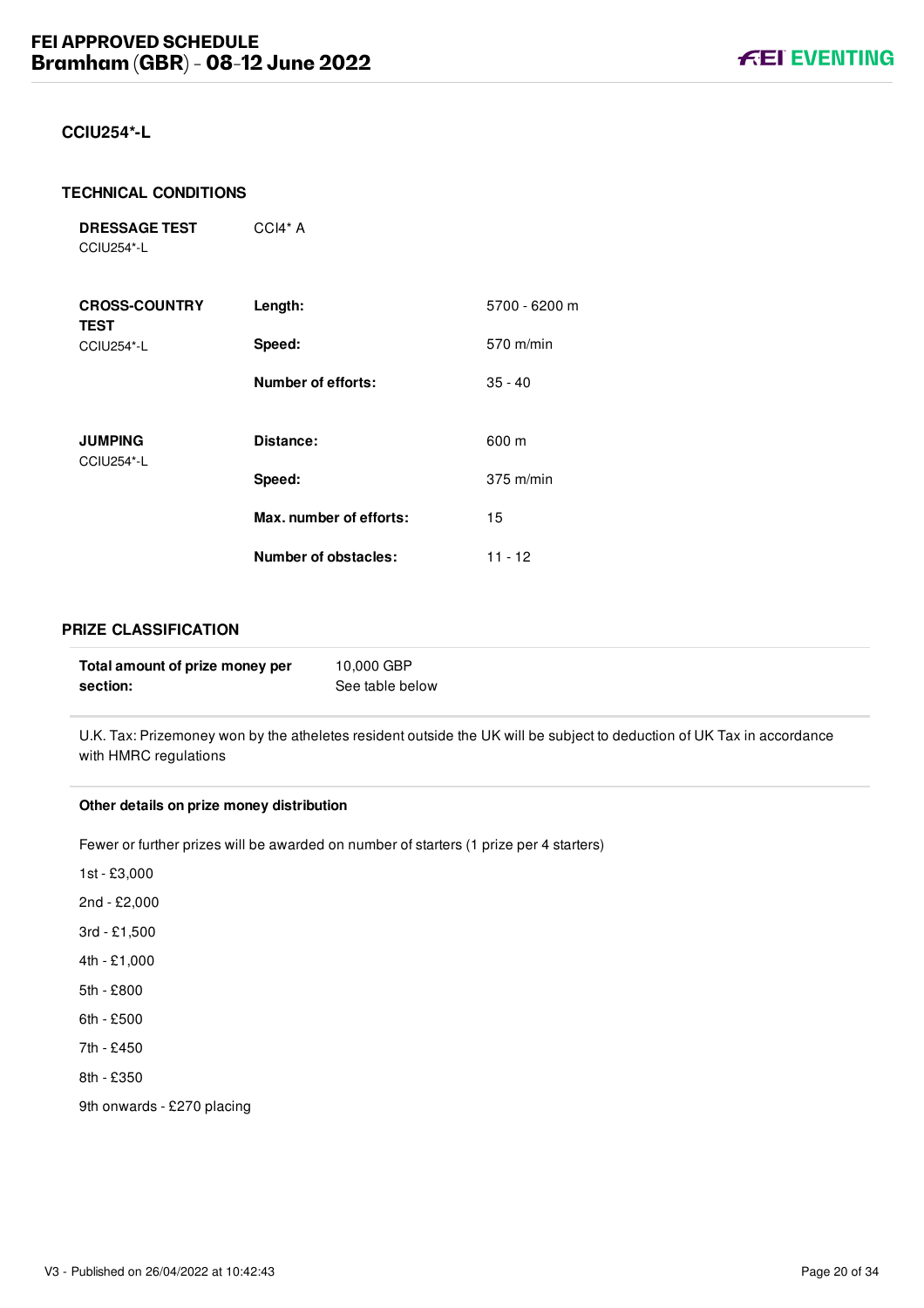

#### <span id="page-28-0"></span>**PRIZE MONEY SUMMARY**

| Category          |              | Amount        |
|-------------------|--------------|---------------|
| CCI4*-L           |              | 18,500.00 GBP |
| CCI4*-S           |              | 7,635.00 GBP  |
| <b>CCIU254*-L</b> |              | 10,000.00 GBP |
|                   | <b>Total</b> | 36,135.00 GBP |

Grooms Prize - £250 awarded to the groom of the winning horse in the CCI4\*L and U25 CCI4\*L

#### **IMPORTANT**

**The total amount of prize money shown for each Competition in the schedule must be distributed. (FEI General Regulations articles 127 and 128)**

The value of the **1st prize must not exceed 1/3 of the total prize money** distributed for the competition. The minimum number of prizes offered for each competition must be allocated on the basis of one prize for every commenced four Athletes, with a minimum of five prizes.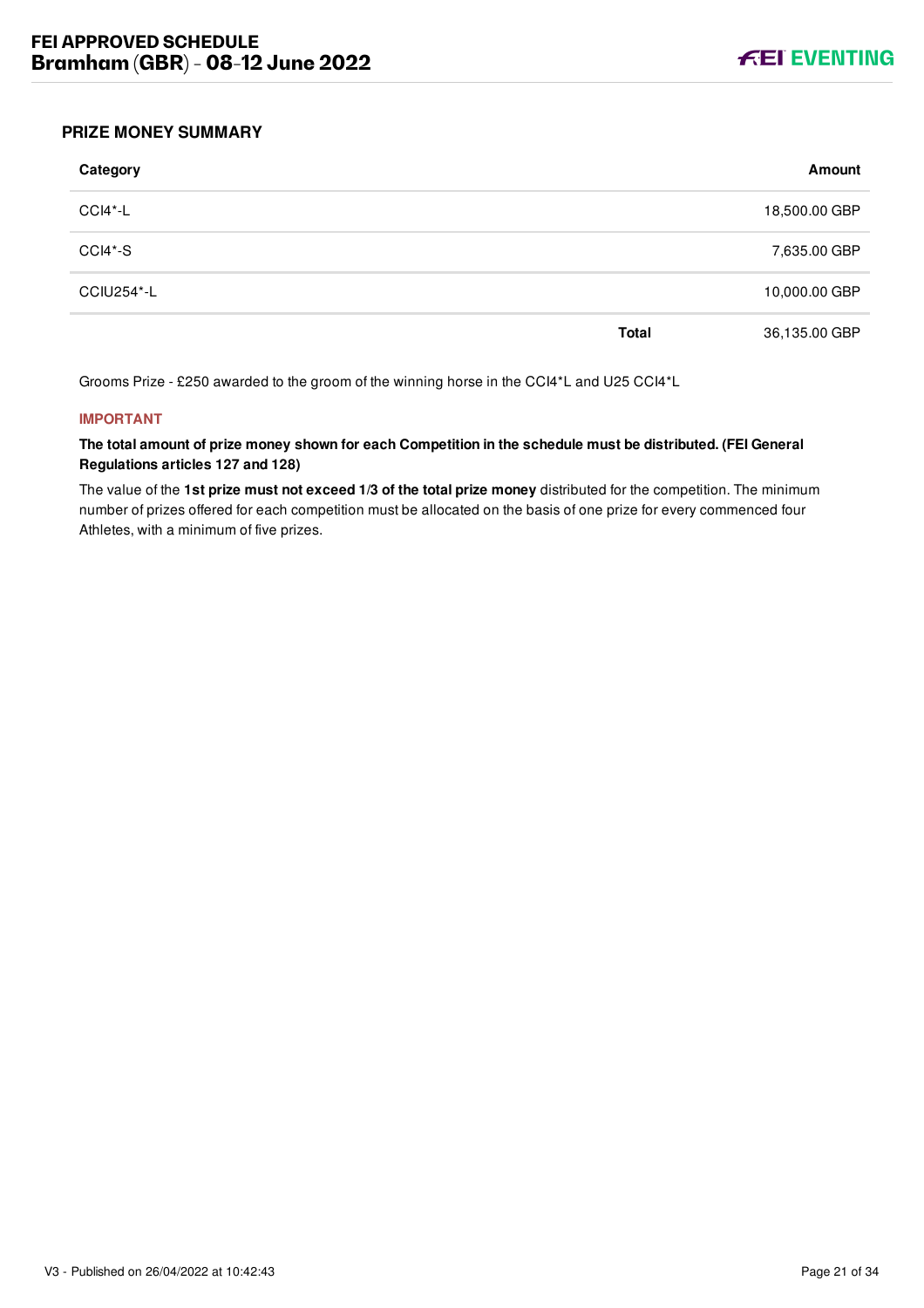# <span id="page-29-0"></span>**X. FACILITIES OFFERED**

#### <span id="page-29-1"></span>**1. ATHLETES**

#### **ACCOMMODATION**

-

# **MEALS**

At the expense of **Athletes**

# <span id="page-29-2"></span>**2. GROOMS**

#### **ACCOMMODATION**

**MEALS**

-

Meals at the expense of **Athletes**

If applicable, Organiser must provide proper sanitary conditions. The showering facilities should be sufficient for both male and female grooms with hot and cold water. Shower facilities as well as restrooms should at all times be in a state of cleanliness.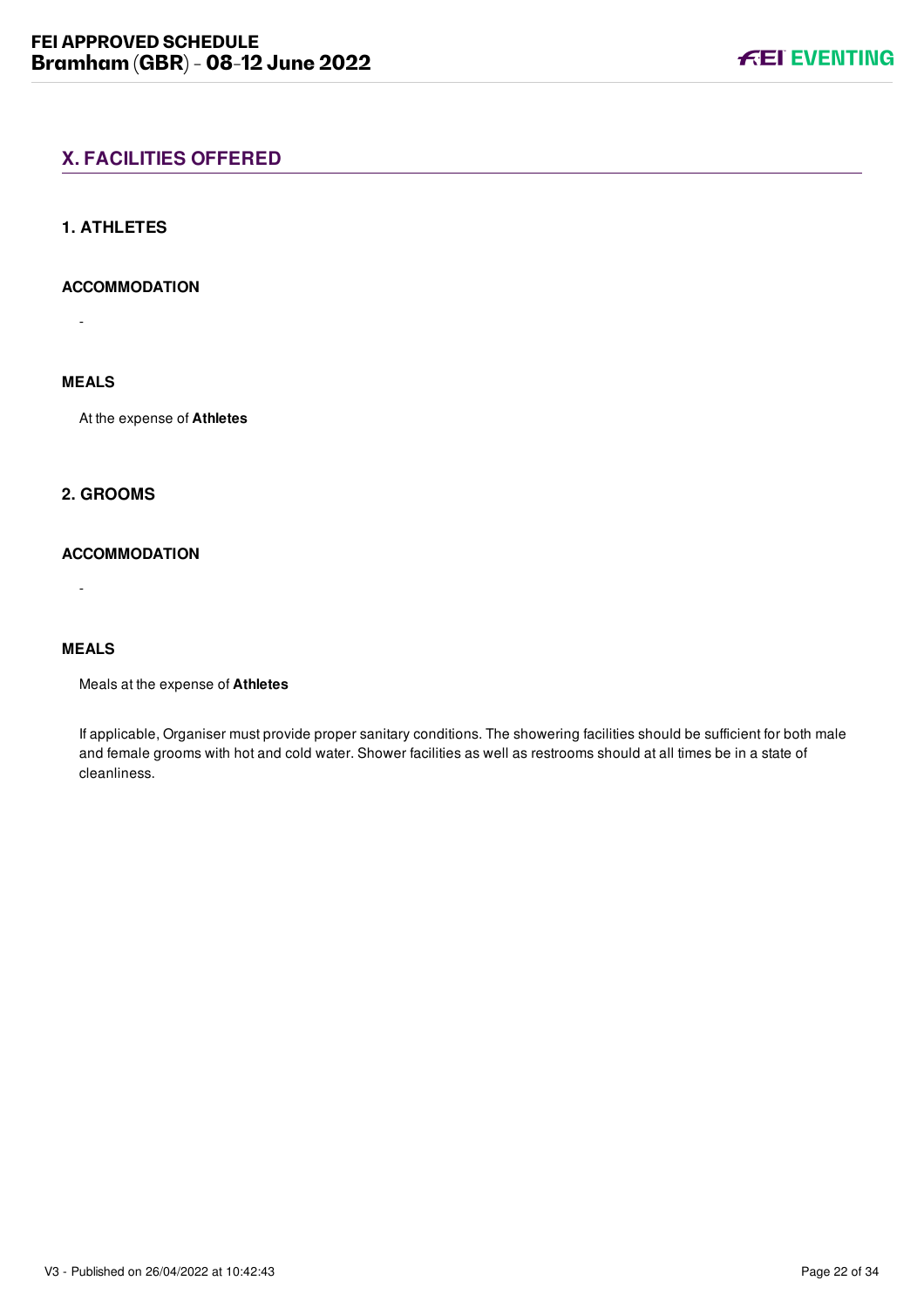# <span id="page-30-0"></span>**XI. LOGISTICAL, ADMINISTRATIVE AND TECHNICAL INFORMATION**

#### <span id="page-30-1"></span>**1. DRAWS**

No draws

#### <span id="page-30-2"></span>**2. COMPETITION ARENAS**

|               | <b>Name</b>                 | Width (m) | Length $(m)$ | Type of footing/ground                    |
|---------------|-----------------------------|-----------|--------------|-------------------------------------------|
| Dressage      | West Arena                  | 75        | 95           | Grass                                     |
| Cross-country | <b>Cross Country Course</b> |           |              | Undulating grass and woodland, some hills |
| Jumping       | West Arena                  | 75        | 95           | Grass                                     |

#### <span id="page-30-3"></span>**3. PRACTICE ARENAS**

| <b>Name</b>    | Width (m) | Length (m) | Type of footing/ground |
|----------------|-----------|------------|------------------------|
| Practice Arena | 75        | 95         | Grass                  |

# <span id="page-30-4"></span>**4. STABLES**

Size of boxes **3** m x **4** m An adequate number of stables must be at least 4m x 3m to accommodate the larger Horses.

# <span id="page-30-5"></span>**5. SCORING/TIMING PROVIDER**

The FEI may require to be provided with real time results data feed of your event according to FEI requirements; in this case, you and your provider will be informed accordingly.

The Scoring and Timing of the Event will be performed by the following FEI Certified Provider: (The list of certified Service Providers is available here: [https://inside.fei.org/fei/your-role/it-services/it-providers/list\)](https://inside.fei.org/fei/your-role/it-services/it-providers/list)

| Name of the company:                                | Equipe AB             |                            |
|-----------------------------------------------------|-----------------------|----------------------------|
| <b>FEI Certified Service Provider ID</b><br>number: | GU12Y101AKSCH         |                            |
| Contact person at event:                            | Name:                 | JenCALEY                   |
|                                                     | <b>FEI ID Number:</b> | 10125868                   |
|                                                     | Contact email:        | jennifercaley.jc@gmail.com |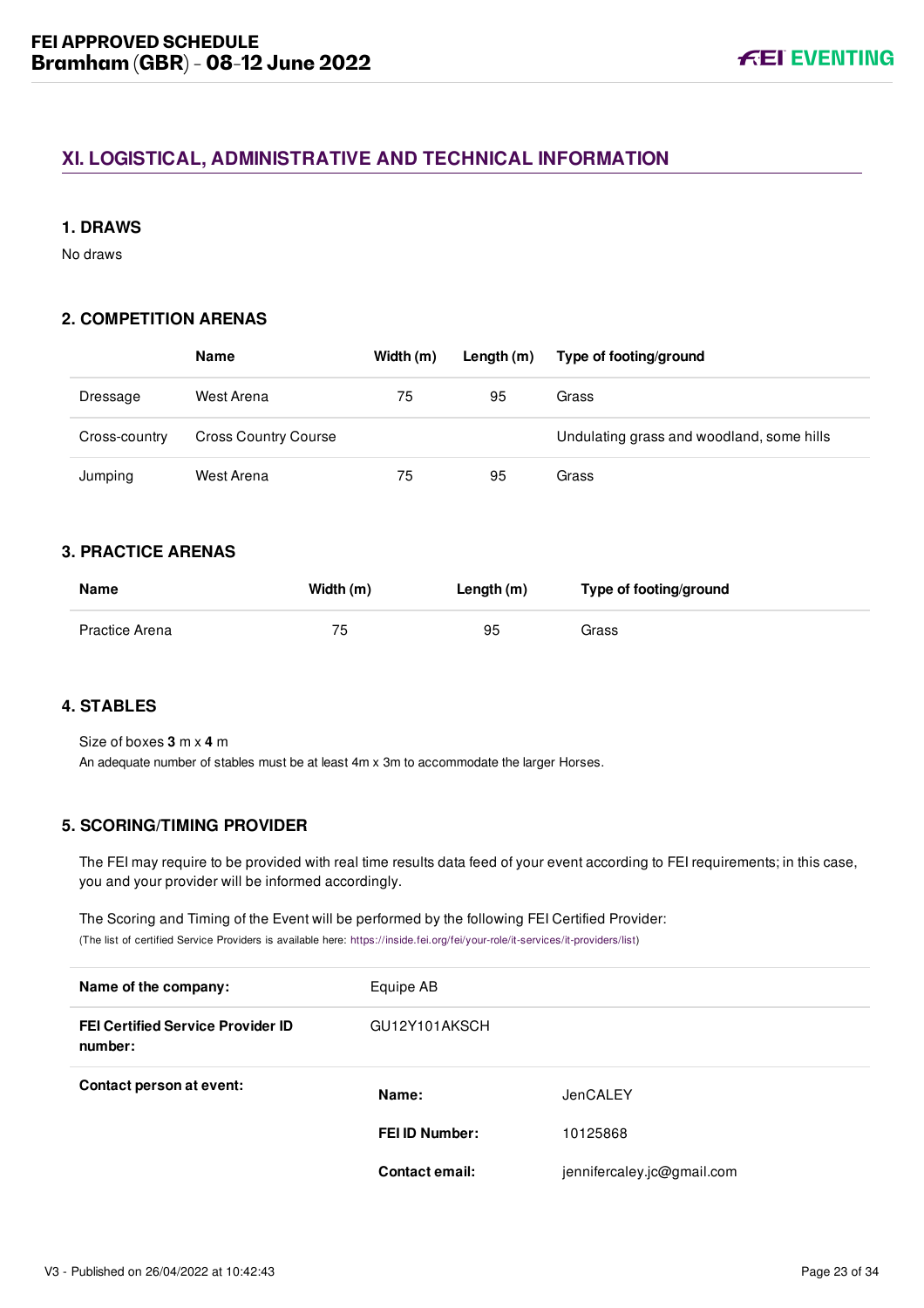# <span id="page-31-0"></span>**6. OTHER TECHNOLOGY/SERVICE PROVIDER(S)**

Will you use other technology/service provider(s) at your Event? **No**

# <span id="page-31-1"></span>**7. PRIZE-GIVING CEREMONY**

The owner of the winning horse/pony is invited to the prize-giving ceremony: **Yes** The athletes required to present themselves for the prize-giving ceremony of each competition are: **Top 10** Athletes riding their horses: **Yes**

# <span id="page-31-2"></span>**8. ADVERTISING ON ATHLETES AND HORSES**

At CI events, and all competitions except for the Nations Cup, athletes are authorised to carry the logo of their personal sponsor in accordance with article 541 of the FEI Eventing Rules.

The Chief Steward will check that the advertising on athletes and horses complies with these Articles.

# <span id="page-31-3"></span>**9. TICKETING**

Are you selling tickets for spectators to attend your event? **Yes**

| Name of your ticketing provider: | Ticketsrv                       |
|----------------------------------|---------------------------------|
| Web address to buy tickets:      | www.bramham-horse.co.uk/tickets |

#### <span id="page-31-4"></span>**10. BETTING**

Betting will be authorised by the Organiser: **No**

# <span id="page-31-5"></span>**11. TRANSPORT REIMBURSEMENT HORSES/PONIES**

#### <span id="page-31-6"></span>**12. WELCOME**

The time and date of arrival of athletes, horses and their means of transport must be given to the Organiser in order to facilitate their arrival.

# <span id="page-31-7"></span>**13. LOCAL TRANSPORTATION & ARRANGEMENTS FROM HOTEL TO SHOWGROUNDS**

Walking distance: **Not applicable**

Organiser shuttle service available: **Not applicable**

Public transport available: **Not applicable**

#### <span id="page-31-8"></span>**14. LORRY / CARAVAN FACILITIES**

Lorry or caravan can be parked close to the stables: **Yes**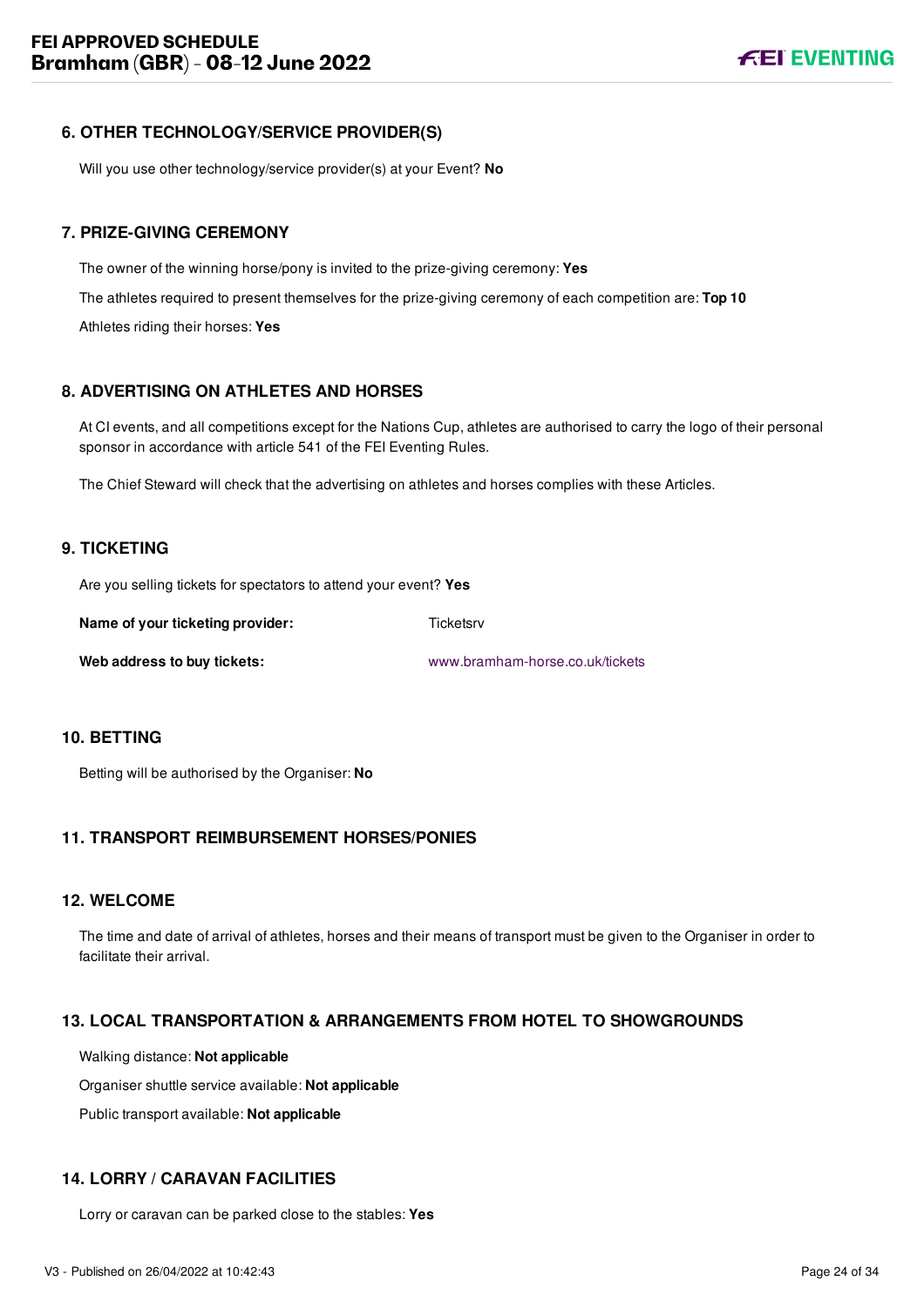#### <span id="page-32-0"></span>**15. SUSTAINABILITY**

Please consider the environment when organising an FEI Event. Please find useful information on FEI Sustainability here: <http://inside.fei.org/fei/your-role/organisers/handbook>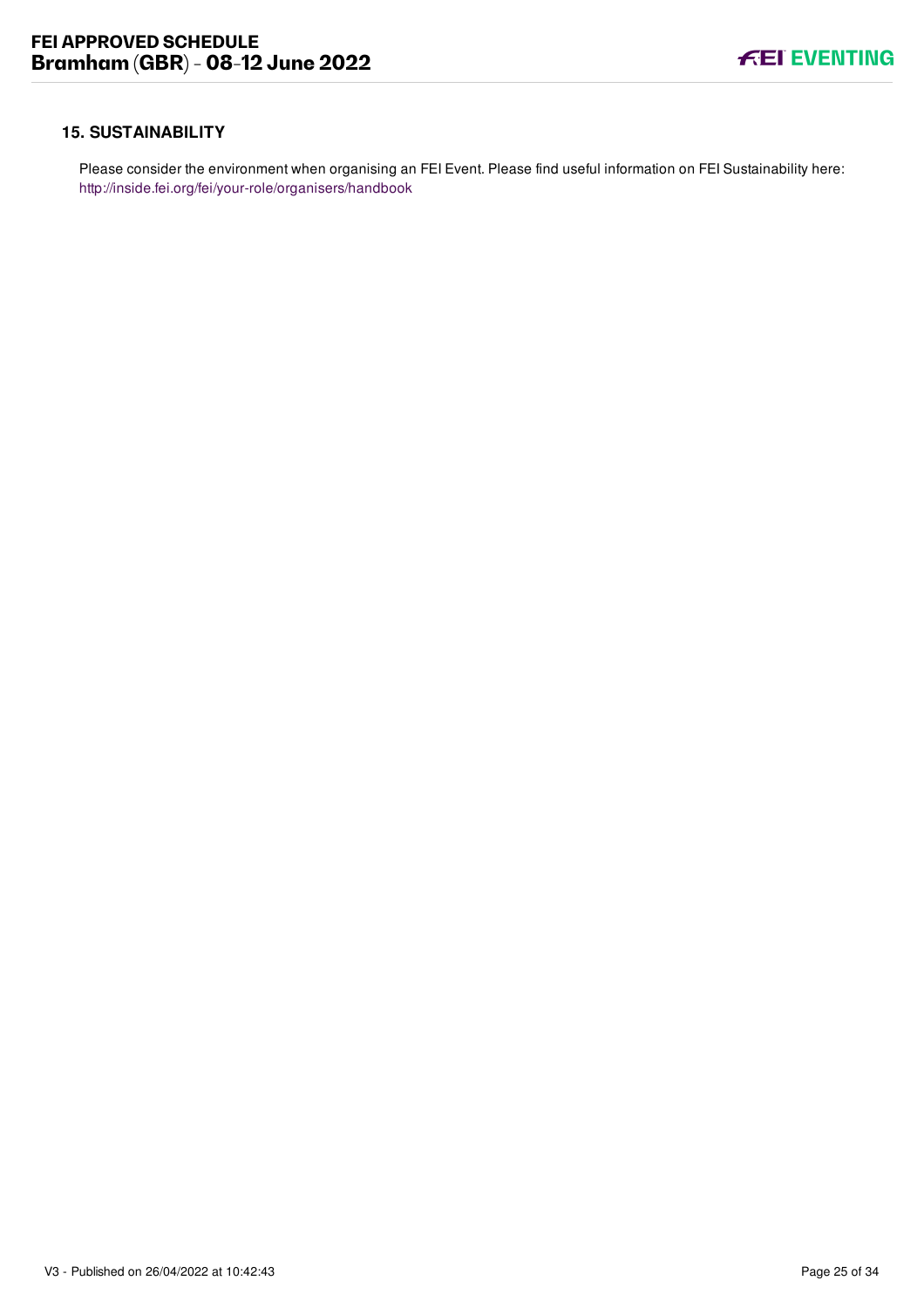# <span id="page-33-0"></span>**XII. VETERINARY MATTERS**

#### <span id="page-33-1"></span>**1. CUSTOMS FORMALITIES**

Contact details for Customs Formalities:

| Name:    | Luck Greayor Bloodstock Shipping Ltd              |
|----------|---------------------------------------------------|
| Address: | Penfold Building Westfield Farm Lambourn RG17 7HD |
| Phone:   | 01488 670398                                      |
| Fax:     | 01488 670399                                      |
| Email:   | james@lgbloodstock.com                            |
|          |                                                   |

**Opening hours:**

# <span id="page-33-2"></span>**2. HEALTH REQUIREMENTS**

#### **GENERAL**

-

-

-

-

In accordance with the FEI Code of Conduct for the Welfare of the Horse it is imperative that all Horses at FEI Events are physically fit and free from infectious disease before being allowed to compete.

#### **ENTRY OF HORSES**

**Required health tests and vaccinations**

**Quarantine period**

**Specimen Import Licence applied**

#### <span id="page-33-3"></span>**3. NATIONAL REQUIREMENTS**

<span id="page-33-4"></span>**4. PONIES**

FEI Veterinary Regulations, Chapter IX: For all Pony Events, Ponies must be available for Pony Measurement if requested by the FEI.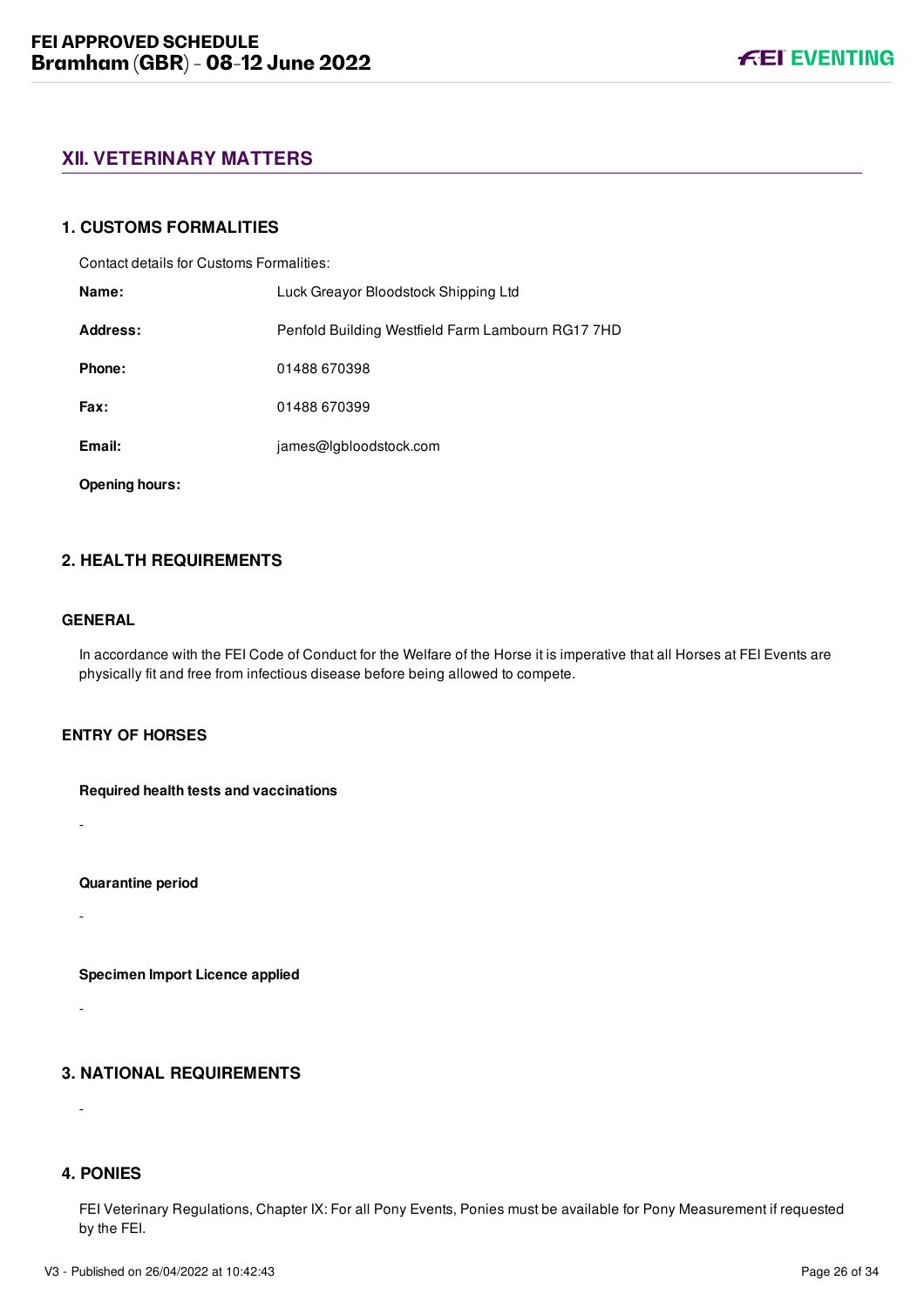#### <span id="page-34-0"></span>**5. INJURY SURVEILLANCE**

FEI Veterinary Regulations Chapter VIII: Horses participating in FEI Events are subject to injury surveillance protocols; and in the event of fatality, a post mortem examination.

#### <span id="page-34-1"></span>**6. TRANSPORT OF HORSES**

Horses must be fit to travel and be transported in suitable vehicles for the transport of horses. Any government requirements for disease testing and control must be requested well in advance, to ensure that the horse is in compliance by the time of arrival at the border of the country where the Event is taking place. Athletes, or their representatives, have the responsibility to comply with national legislation in both their country of origin and the host nation of the Event. Where necessary athletes must contact local government authorities or veterinary advisors for information regarding animal health requirements and transport legislation. Within the European Union (EU), this includes EU Council Regulation (EC) No 1/2005 concerning the protection of animals during transport within the Member States of the EU.

# <span id="page-34-2"></span>**7. VENUE ARRIVAL INFORMATION & FITNESS TO COMPETE**

#### <span id="page-34-3"></span>**7.1 PASSPORTS (FEI GENERAL REGULATIONS ARTICLE 137)**

For all issues relating to FEI Horse Passports/FEI Recognition Cards please contact your National Federation.All Horses competing at FEI Events must be registered with the FEI.FEI Passports or FEI Recognition Cards (for those Horses with a national passport approved by the FEI) are compulsory for FEI Events.NB: Horses entered in CIMs and in CSIP in their country of residence are not required to have an FEI Passport or FEI Recognition Card but must be properly registered with the FEI and identifiable (GRs 137.2).Athletes who do not present a Horse's Passport and/or Recognition Card, or one that is not correctly validated or fail to meet other passport requirements will be subject to Sanctions in accordance with Annex VI of the FEI Veterinary Regulations and may not be allowed to compete.NB: for Horses permanently resident in a Member State of the European Union: all Horses must have a national EU passport in compliance with EU Regulations to which a FEI Recognition card is applied. The exception to this being Horses in possession of an FEI passport which has been continually revalidated without interruption.

#### <span id="page-34-4"></span>**7.2 VACCINATIONS - EQUINE INFLUENZA (FEI VETERINARY REGULATIONS ARTICLE 1003)**

| <b>Vaccination</b> | Protocol                                                                                                                                                                | <b>Eligibility to enter venue</b>                                                                                                                    |
|--------------------|-------------------------------------------------------------------------------------------------------------------------------------------------------------------------|------------------------------------------------------------------------------------------------------------------------------------------------------|
| Primary<br>course  | 1st Vaccination: day 0<br>2nd Vaccination: day 21-92                                                                                                                    | May compete 7 days after the 2nd Vaccination                                                                                                         |
| First booster      | Within 7 months of the 2nd<br>vaccination of the Primary Course                                                                                                         | May compete for 6 months +21 days after the 2nd vaccination of<br>the Primary Course<br>Must not compete in the 7 days after receiving a vaccination |
| <b>Boosters</b>    | <b>MINIMUM:</b> within one year of previous<br>booster vaccination<br><b>IF COMPETING:</b> must be in the 6<br>months $+21$ days of the booster<br>previous vaccination | Must have been vaccinated within 6 months $+21$ days before<br>arriving at the Event Must not compete in the 7 days after<br>receiving a vaccination |

Horses competing at FEI Events must comply with the requirements for Equine Influenza vaccination in accordance with the Veterinary Regulations and as summarised below.

All FEI registered Horses intending to compete at FEI Events (including CIMs) must be vaccinated against Equine Influenza in accordance with these VRs. The exception being if the applicable domestic legislation prevents the use of Equine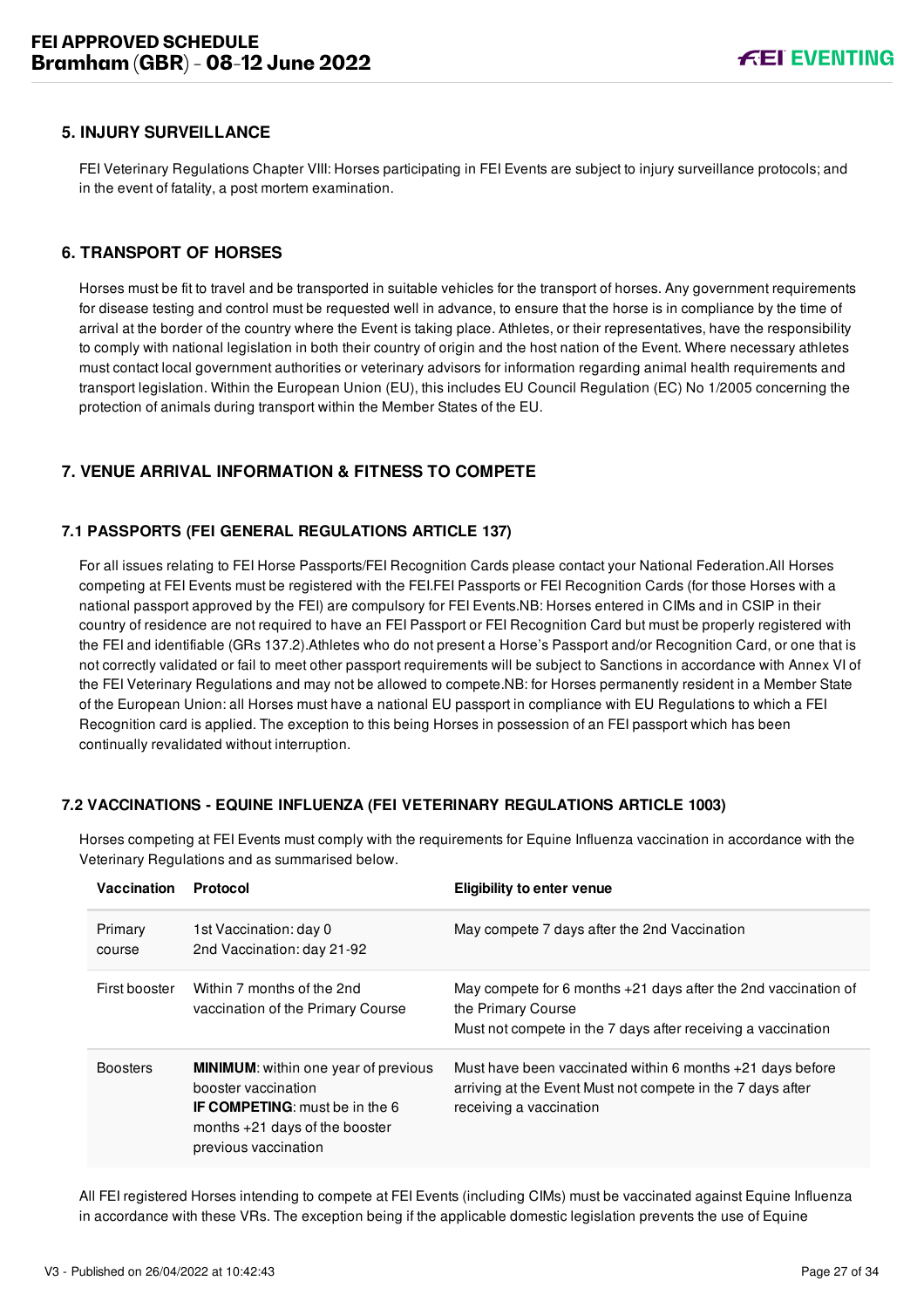Influenza vaccines within the relevant territory.

#### <span id="page-35-0"></span>**7.3 EXAMINATION ON ARRIVAL (FEI VETERINARY REGULATIONS ARTICLE 1031)**

On arrival at an Event venue, all Horses must undergo an examination by a veterinarian to confirm their identification from their passport and micro-chip ID (where present), their vaccination status and general health. To protect all horses attending events, any Horse with a questionable health status concerning vaccination, disease or other concerns, must be stabled within the isolation facilities provided by the Organising Committee pending a decision on entering the venue. Persons Responsible must fulfil the Horse Health Requirements via the FEI HorseApp in advance of the event which will be checked at the Examination on Arrival.

#### <span id="page-35-1"></span>**7.4 HORSE INSPECTIONS (FEI VETERINARY REGULATIONS ARTICLES 1034-1042)**

All Horses will be assessed for their fitness to compete during the Horse Inspection. Any Horse demonstrating questionable fitness may be referred to the Holding Box for further veterinary examination. Horses not deemed fit to compete by the Inspection Panel will not be permitted to compete.

#### <span id="page-35-2"></span>**7.5 LIMB SENSITIVITY EXAMINATION (FEI VETERINARY REGULATIONS ARTICLE 1048-1053)**

All Horses are subject to examination under the protocol for abnormal limb sensitivity throughout the period of an Event, including, but not limited to, between rounds and before the Jump Off. Horses may be examined once or on multiple occasions during the Period of an Event.Horses may be selected for examination under the protocol randomly or they may be targeted. All Horses selected to be tested must submit promptly to the examination or are subject to immediate disqualification. There is no obligation to examine any specific number of Horses at an Event.

# <span id="page-35-3"></span>**8. EQUINE ANTI-DOPING AND CONTROLLED MEDICATION PROGRAMME (EADCMP)**

#### <span id="page-35-4"></span>**8.1 SAMPLING (FEI VETERINARY REGULATIONS CHAPTER VII)**

All horses competing at FEI Events may be subject to sampling for the presence of Prohibited Substances in accordance with the Anti-Doping and Controlled Medication Regulations (EADCMRs). Horses may be selected for sampling in accordance with obligatory testing, targeted or random sampling procedures. Refer to FEI Financial Charges for details of fees relating to Equine and Human Anti-Doping program (EADCMP), which OCs/NFs have the right to charge to the athlete (applicable for all FEI events worldwide).

#### <span id="page-35-5"></span>**8.2 ELECTIVE TESTING (FEI VETERINARY REGULATIONS ARTICLES 1057 AND 1058)**

Elective Testing may be carried out prior to an Event to check for the presence of prohibited substances. Please refer to <https://inside.fei.org/fei/cleansport/horses>for information and details.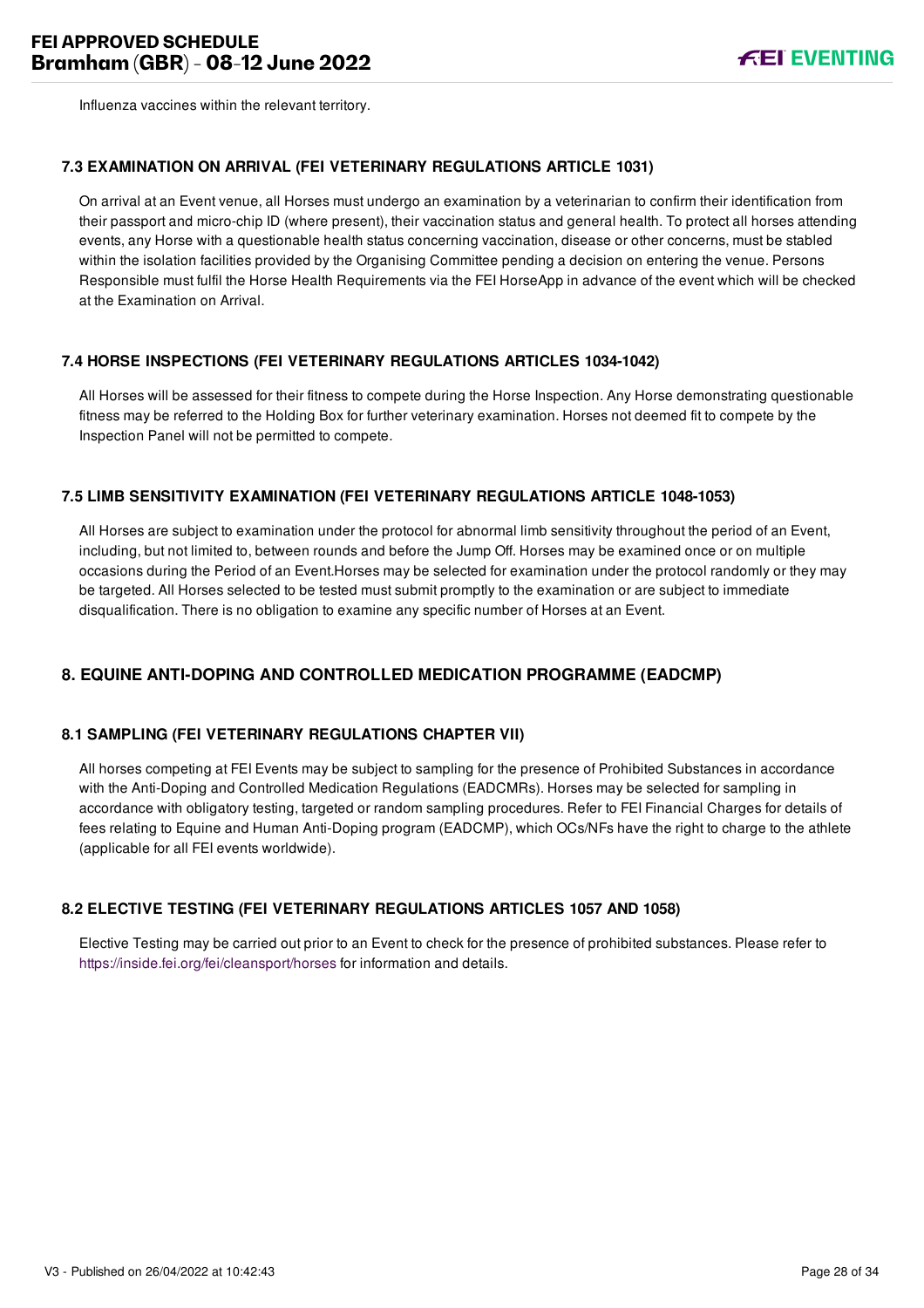# <span id="page-36-0"></span>**XIII. HUMAN ANTI-DOPING**

Athletes can be tested at any FEI Event, by the FEI or by other Anti-Doping Organisations with Testing jurisdiction. Organisers will have the responsibility to provide facilities and staff/volunteers to facilitate such Testing if requested by the FEI as outlined in article 22.3 of the FEIs' Anti-doping Rules for Human Athletes (ADRHA).

The ADRHA rules are published on the FEI's website at [http://inside.fei.org/content/anti-doping-rules.](http://inside.fei.org/content/anti-doping-rules)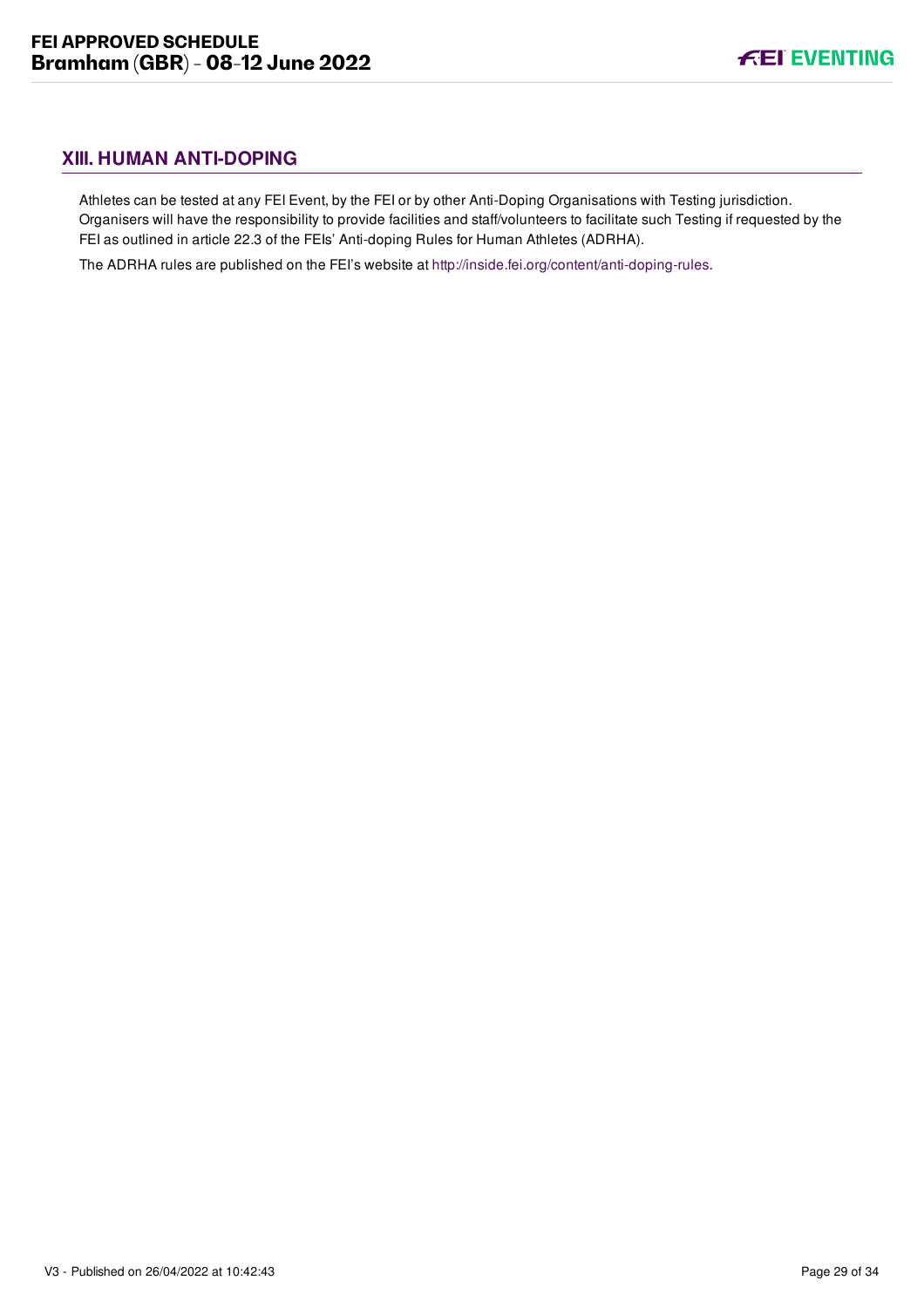# <span id="page-37-0"></span>**XIV. ADDITIONAL INFORMATION**

### <span id="page-37-1"></span>**1. THE FEI POLICY FOR ENHANCED COMPETITION SAFETY DURING THE COVID-19 PANDEMIC**

[The FEI Policy for Enhanced Competition Safety during the Covid-19 Pandemic \("Policy"\) \(https://inside.fei.org/fei/covid-](https://inside.fei.org/fei/covid-19/return-to-play/policy-tools)19/return-to-play/policy-tools) is mandatory and applies for any FEI Event taking place **as of 1 July 2020**. The Policy has been developed based on currently accepted best practices by the WHO and US Center for Disease Control (CDC) and will be continually reviewed and updated as more information becomes available. It is not intended to replace the applicable guidance and policies from domestic government and health authorities, but to supplement their recommendations with sport specific considerations.

The OC shall submit the risk assessment and mitigation plan (including name and contact details of the person in charge) to the FEI as an annex to the Event Schedule, **at the latest ten (10) working days before the event's deadline for Definite Entries**.

Events for which the FEI has not received the documented risk assessment and mitigation measures plan in accordance with article 2.1.g) of the Policy **will be removed from the FEI calendar** in accordance with Article 112.3 of the FEI General Regulations.

#### ASSUMPTION OF RISK / WAIVER OF LIABILITY

In consideration of being allowed to participate in the Event and related activities, all Participants (as defined in the Policy) acknowledge, appreciate, and agree that:

- 1. Participation includes possible exposure to and illness from infectious diseases including but not limited to COVID-19. While particular rules and personal discipline may reduce this risk, the risk of serious illness and death does exist; and,
- 2. The Participants knowingly and freely assume all such risks, both known and unknown, even if arising from the negligence of the OC or others, and assume full responsibility for their participation; and,
- 3. The Participants willingly agree to comply with the stated and customary terms and conditions for participation as regards protection against infectious diseases. If, however, a Participant observes any unusual or significant hazard during his/her presence or participation, the Participant will remove himself/herself from participation and bring such to the attention of the nearest official immediately; and,
- 4. The Participants, for themselves and on behalf of their heirs, assigns, personal representatives and next of kin, HEREBY RELEASE AND HOLD HARMLESS THE OC AND THE FEI, their officers, officials, agents, and/or employees, other participants, sponsoring agencies, sponsors, advertisers, and if applicable, owners and lessors of premises used to conduct the event ("RELEASEES"), WITH RESPECT TO ANY AND ALL ILLNESS, DISABILITY, DEATH, or loss or damage to person or property, WHETHER ARISING FROM THE NEGLIGENCE OF RELEASEES OR OTHERWISE, to the fullest extent permitted by law.

The Participants confirm to have read this release of liability and assumption of risk agreement, fully understand its terms, understand that they have given up substantial rights.

# <span id="page-37-2"></span>**2. MEDICAL INFORMATION FORM FOR ARMBANDS**

#### Declaration of medical condition

Athletes with medical conditions that may be relevant in the case of a medical emergency are responsible, at every Event when riding, for wearing a medical data carrier\* from a system provider able to communicate information at least in English. Alternatively (and at the minimum) a medical armband of good quality can be used. Athletes who chose to wear an armband [should download and fill the form available for this purpose on the FEI's website http://inside.fei.org/fei/your](http://inside.fei.org/fei/your-role/officials/eventing/forms)role/officials/eventing/forms.

*\* Medical data carrier (also called "medical identification tag"): small emblem or tag worn on a bracelet, neck chain, or on the clothing, intended to alert paramedics/physicians/ first responders that the wearer has an important medical condition.*

Conditions that are relevant include recent head injury, serious past injuries/surgery, chronic health problems such as diabetes, long-term medications and allergies. If in doubt, the athlete should discuss this with his own treating physician."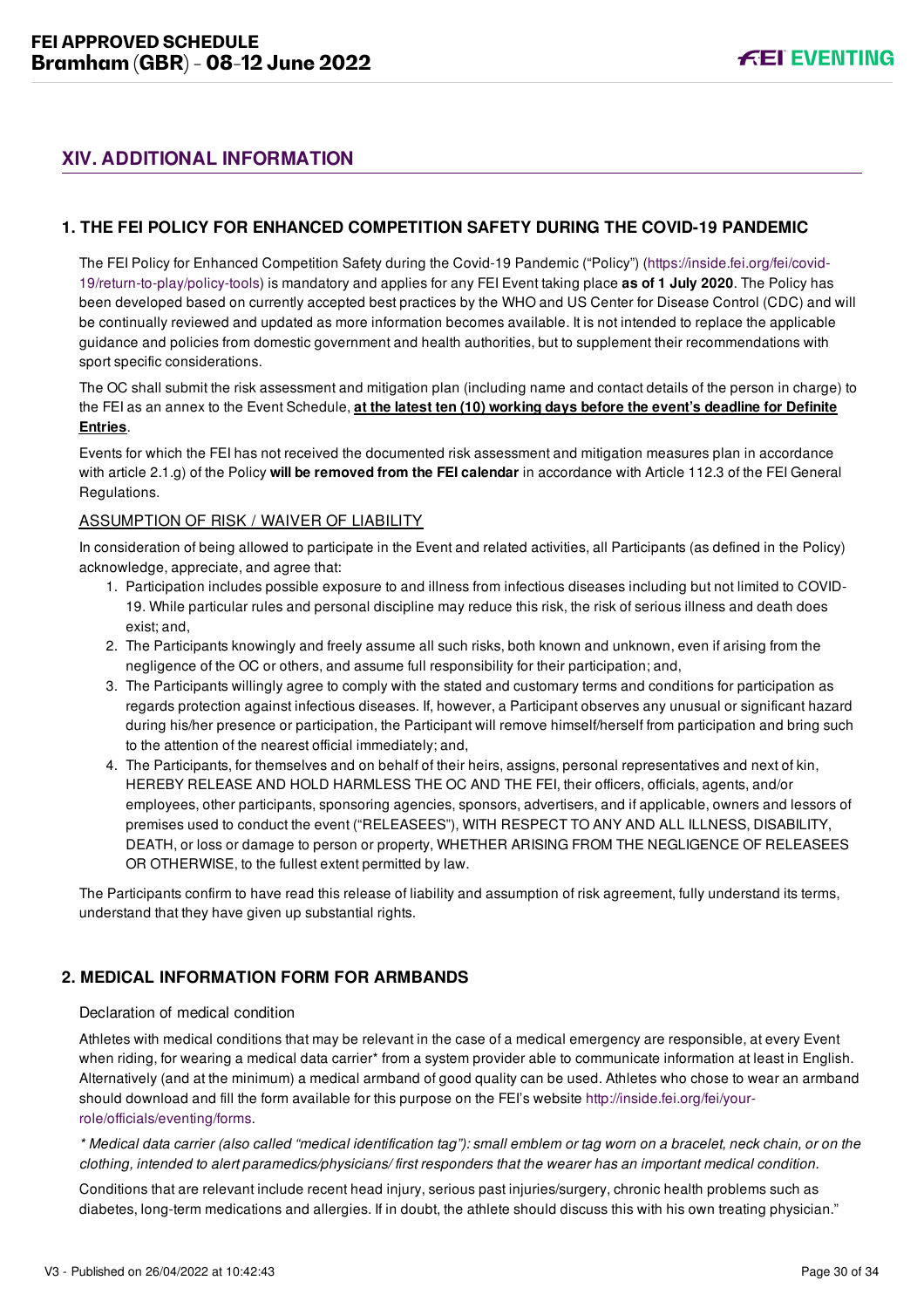#### <span id="page-38-0"></span>**3. INSURANCES AND NATIONAL REQUIREMENTS**

Equestrian sports involve inherent dangerous risks. To the greatest extent permitted by law, the FEI and the FEI Event Organiser shall NOT be liable for any damages relating to loss of property or injury of any kind to Athletes, Owners, Support Personnel or Horses at or in connection with an FEI Event and the FEI expressly excludes all such liability.

#### <span id="page-38-1"></span>**3.1 ATHLETES, OWNERS AND SUPPORT PERSONNEL**

#### **3.1.1 Personal accident and health insurance**

It is your responsibility as an Athlete/Owner/ Support Personnel to ensure that you have adequate personal accident insurance in place to cover your participation at FEI Events and in particular to insure against any personal injury or medical expenses arising from an accident, injury or illness which may occur at a FEI Event.

You should check with your National Federation to confirm if your National Federation's insurance policy (if any) covers personal accidents and/or illnesses, which may occur when you are attending at/participating in FEI Events.

If your National Federation does not have a personal accident/health insurance policy or if the National Federation's insurance policy does not cover personal accident or health claims, then you should obtain your own personal accident and health insurance policy to cover your attendance/participation at FEI Events.

#### **3.1.2 Press equipment**

Press equipment and other items left in the Press workroom, Press lockers, the Press Tribune or anywhere on the showgrounds are left entirely at the owner's risk. The Organising Committee does not accept any responsibility for any loss or damage to such equipment or items. Members of the Press are advised not to leave any equipment or personal items unattended.

#### **3.1.3 Personal property insurance**

You should also ensure that you are insured against property loss, theft or damage, which may occur at an FEI Event.

Again, the advice is to check with your National Federation to confirm if they have an insurance policy in place, which would cover you in case of such property loss, theft or damage. If not, then you should obtain your own personal property insurance to cover such situations.

#### <span id="page-38-2"></span>**3.2 ATHLETES AND OWNERS**

#### **3.2.1 Third party liability insurance**

As an Athlete/Owner you are personally responsible for damages to third parties caused by you, your employees, Support Personnel, your agents or your Horses. You are, therefore, strongly advised to take out third-party liability insurance providing full coverage in relation to FEI Events at home and abroad, and to keep the policy up to date.

The FEI and the Organiser will NOT be responsible for any damage caused to third parties by you, your employees, Support Personnel, your agents or your Horses.

#### **3.2.2 Additional liability information**

No additional information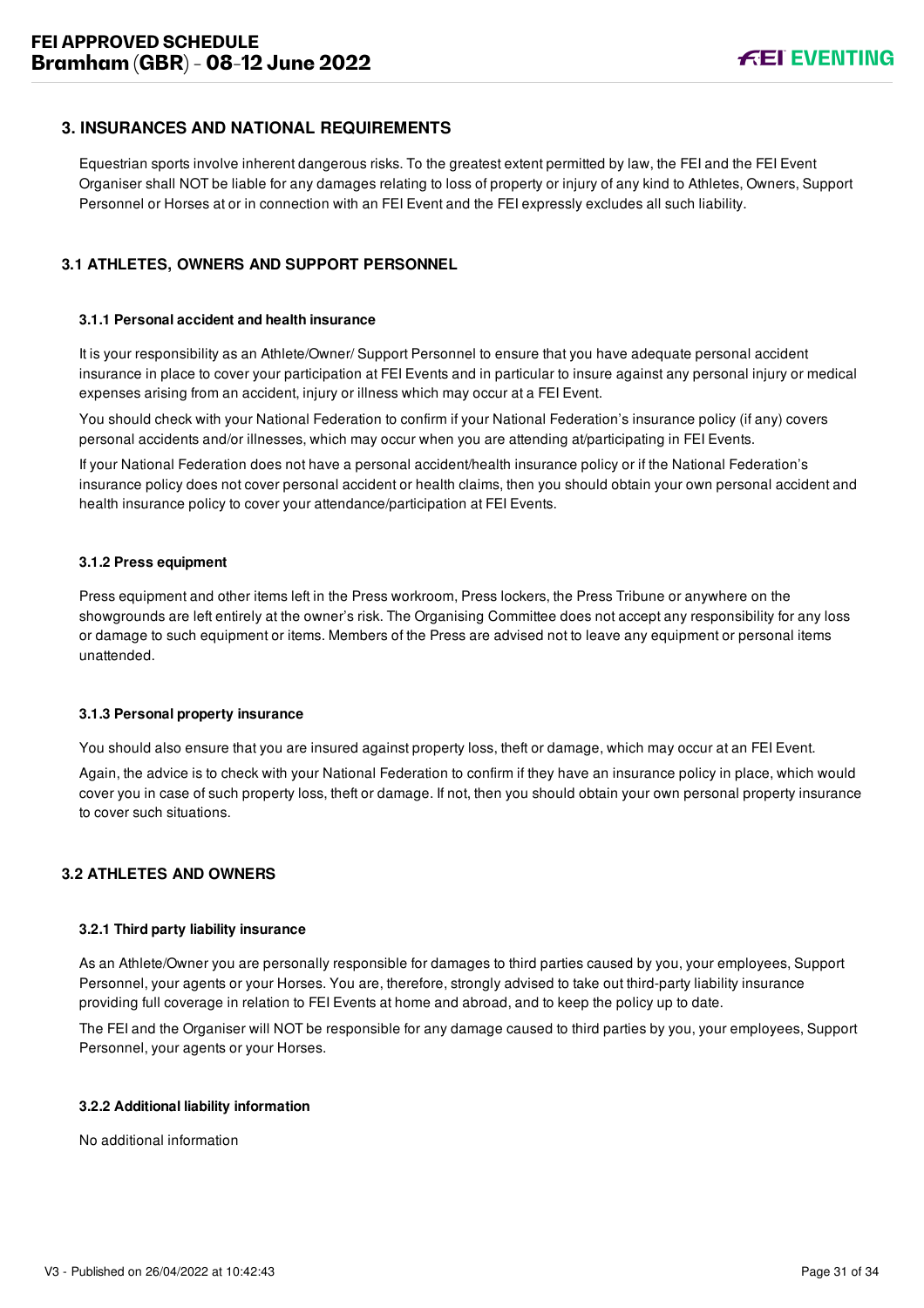#### **3.2.3 Horse insurance**

As an Owner you should ensure that your Horses are adequately insured against any injuries or illnesses they may sustain while participating at a FEI Event.

#### <span id="page-39-0"></span>**4. PROTESTS / APPEALS**

To be valid, all Protests and Appeals must be made in writing and accompanied by a deposit of CHF 150.- or equivalent, as [mentioned in the FEI General Regulations \(Art. 161-162\) available at the following link: https://inside.fei.org/content/general](https://inside.fei.org/content/general-regs-statutes)regs-statutes.

#### <span id="page-39-1"></span>**5. DISPUTES**

In the event of any discussion concerning the interpretation of the schedule (in translated languages), the English version will be decisive.

#### <span id="page-39-2"></span>**6. MODIFICATION TO SCHEDULE**

In exceptional circumstances, together with the approval of Chefs d'Equipe, host NF delegate, if any, and the Ground Jury, the Organiser may change the schedule in order to clarify any matter arising from an omission or due to unforeseen circumstances. Any such changes must be notified to all athletes and officials as soon as possible and they must be reported to the FEI Secretary General by the Technical Delegate.

#### <span id="page-39-3"></span>**7. ADDITIONAL INFORMATION FROM THE ORGANISER**

No additional information

#### <span id="page-39-4"></span>**8. MINIMUM AGE LIMITATION**

| Level       | <b>Athletes</b> | <b>Horses</b> |
|-------------|-----------------|---------------|
| $1^*$       | 12              | 5             |
| $2^*$       | 14              | 6             |
| $3^*$       | 16              | 6             |
| $4^*$       | 18              | 7             |
| $5* + CH4*$ | 18              | 8             |

#### <span id="page-39-5"></span>**9. PRIZE MONEY DISTRIBUTION**

#### **IMPORTANT**

**The total amount of prize money shown for each Competition in the schedule must be distributed. (FEI General Regulations articles 127 and 128)**

The value of the **1st prize must not exceed 1/3 of the total prize money** distributed for the competition. The minimum number of prizes offered for each competition must be allocated on the basis of one prize for every commenced four Athletes, with a minimum of five prizes.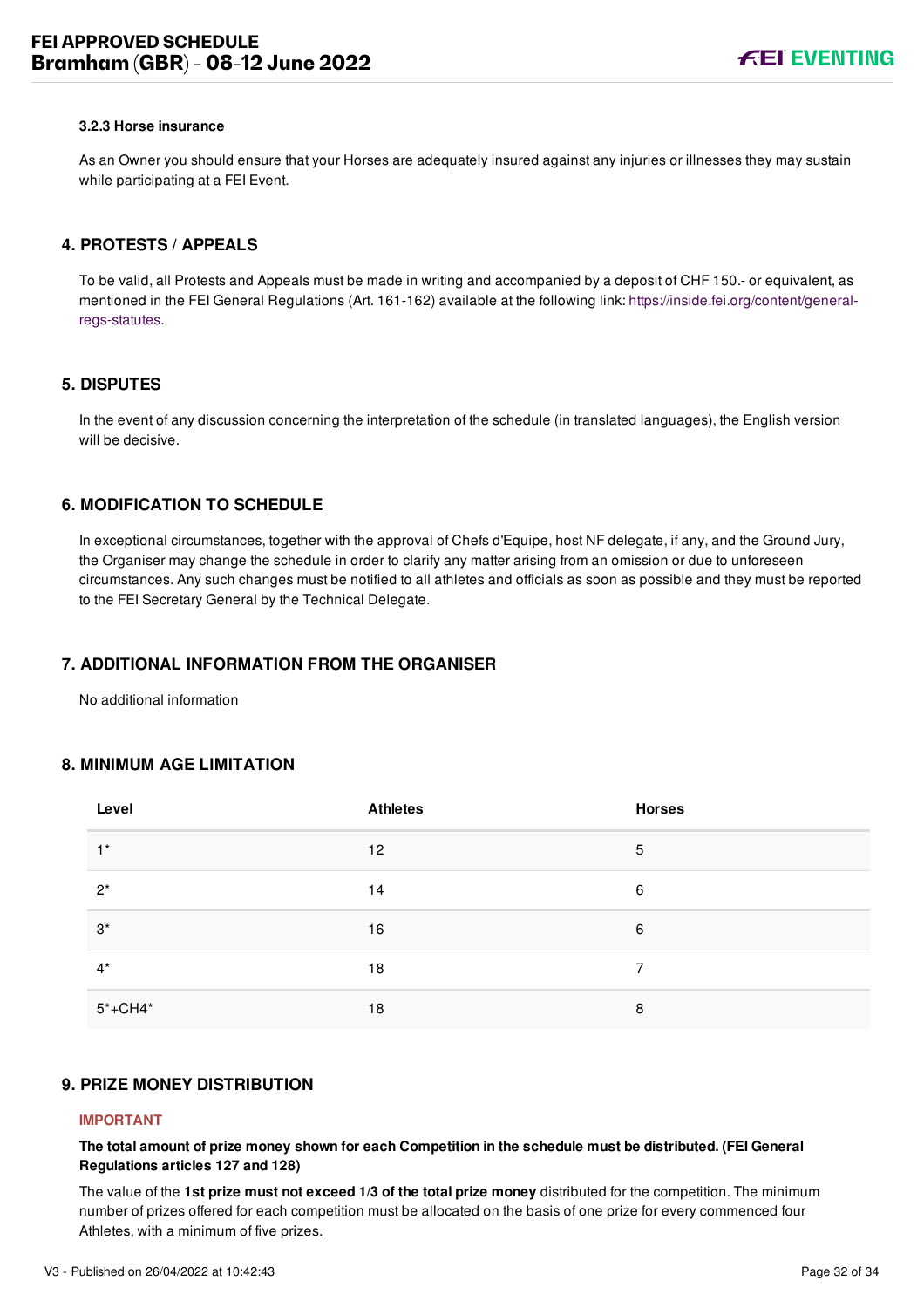#### **DEDUCTIONS FROM PRIZE MONEY AT COMPETITIONS**

**Full details of any deductions from prize money must be outlined in the schedule. This includes government taxes. If it is necessary for Organisers to deduct such taxes, they must provide participants with an official form indicating the amount of tax deducted.**

**The tax form must be provided to the athletes upon arrival and returned to the Organiser prior to departing.**